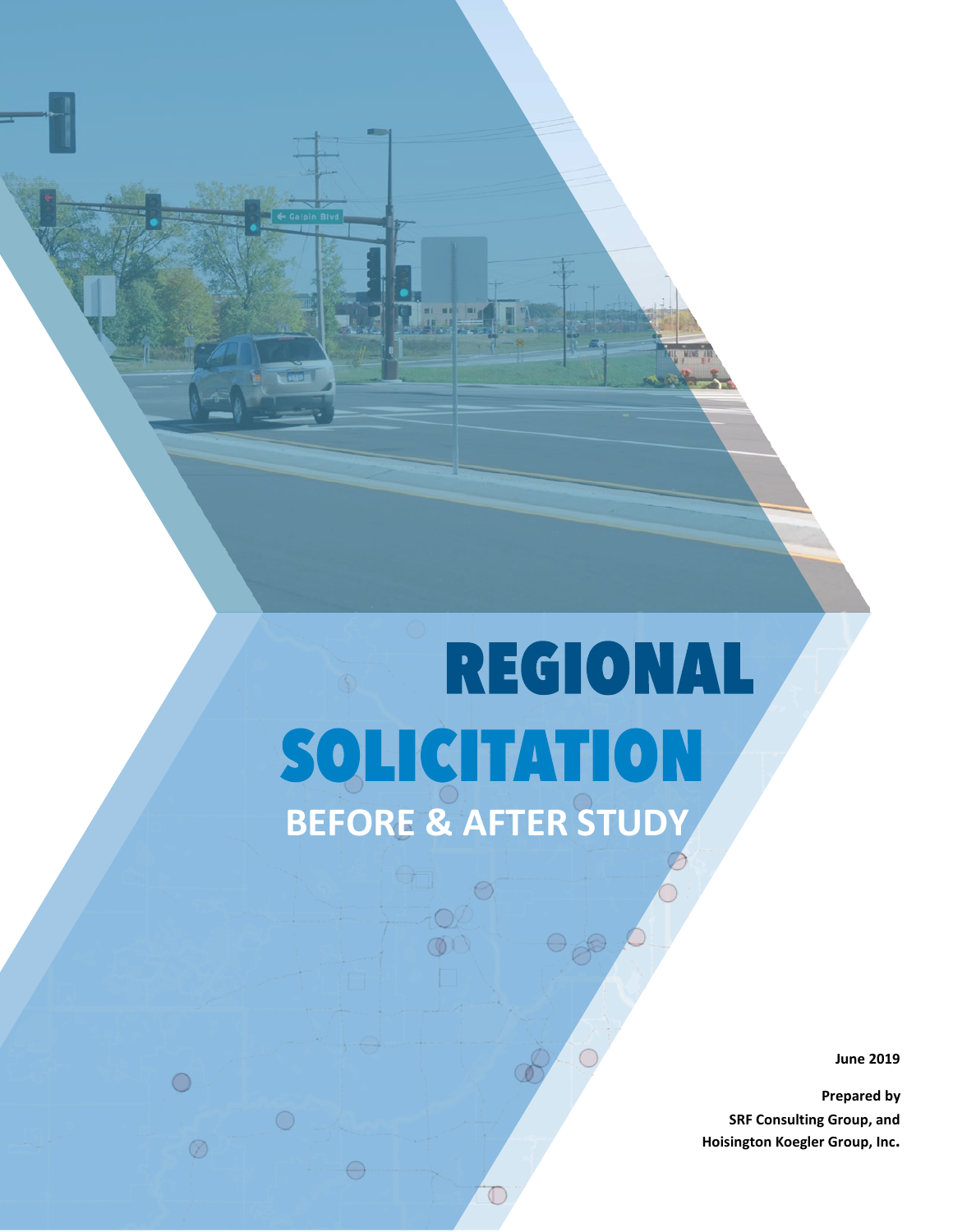# **Table of Contents**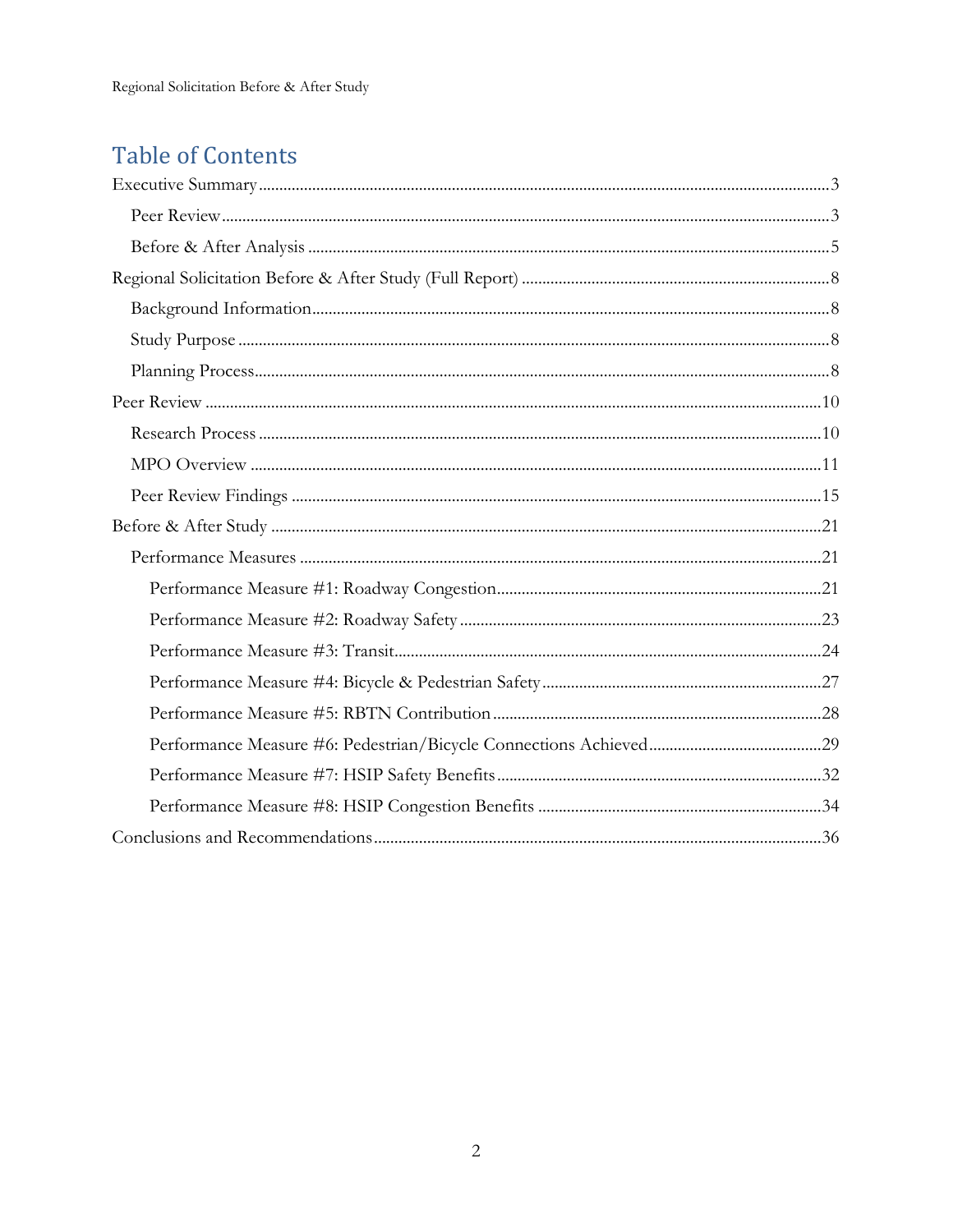# <span id="page-2-0"></span>Executive Summary

The executive summary is intended to capture the highlights of this study.

# Introduction

Over the years, the Regional Solicitation process has delivered many projects that have contributed significant transportation benefits to the region. This study is intended to assess the impact that the Regional Solicitation has had on the region, determine whether sound investments have been made, and guide future Regional Solicitations to implement a performance-based planning process. The *Metropolitan Council Before & After Study* included two primary tasks:

- **Peer Review:** Conduct a peer review of Metropolitan Planning Organizations (MPOs) to assess their approaches used for soliciting and selecting projects for federal transportation funds.
- **Before & After Analysis:** Document the regional benefits of recently constructed projects that were awarded Regional Solicitation or Highway Safety Improvement Program (HSIP) funding.

# <span id="page-2-1"></span>Peer Review

Ten MPOs were contacted to help illustrate examples of how different MPOs distribute their federal transportation funding and to identify best practices. Findings from the peer review are intended to spark conversations about future policy decisions, regarding the Metropolitan Council's Regional Solicitation process. The MPOs selected for the peer review include:

- North Carolina Capital Area Metropolitan Planning Organization (CAMPO): Raleigh, NC
- Denver Regional Council of Governments (DRCOG): Denver, CO
- Metro Portland: Portland, OR
- Metropolitan Transportation Commission (MTC): San Francisco, CA
- Southeast Michigan Council of Governments (SEMCOG): Detroit, MI
- New York Metropolitan Transportation Commission (NYMTC): New York, NY
- North Central Texas Council of Governments (NCTCOG): Dallas, TX
- East-West Gateway Council of Governments (EWG COG): St. Louis, MO
- Baltimore Metropolitan Council (BALTOMETRO): Baltimore, MD
- Puget Sound Regional Council (PSRC): Seattle, WA

# Peer Review Findings

Historically, MPOs have used a "call-for-proposals" approach like the Regional Solicitation to solicit projects that are eligible for federal transportation funds. However, findings from the peer review suggest many of the MPOs have modified their federal funding solicitation processes (referred to as the Regional Solicitation in this region) to address priorities identified in their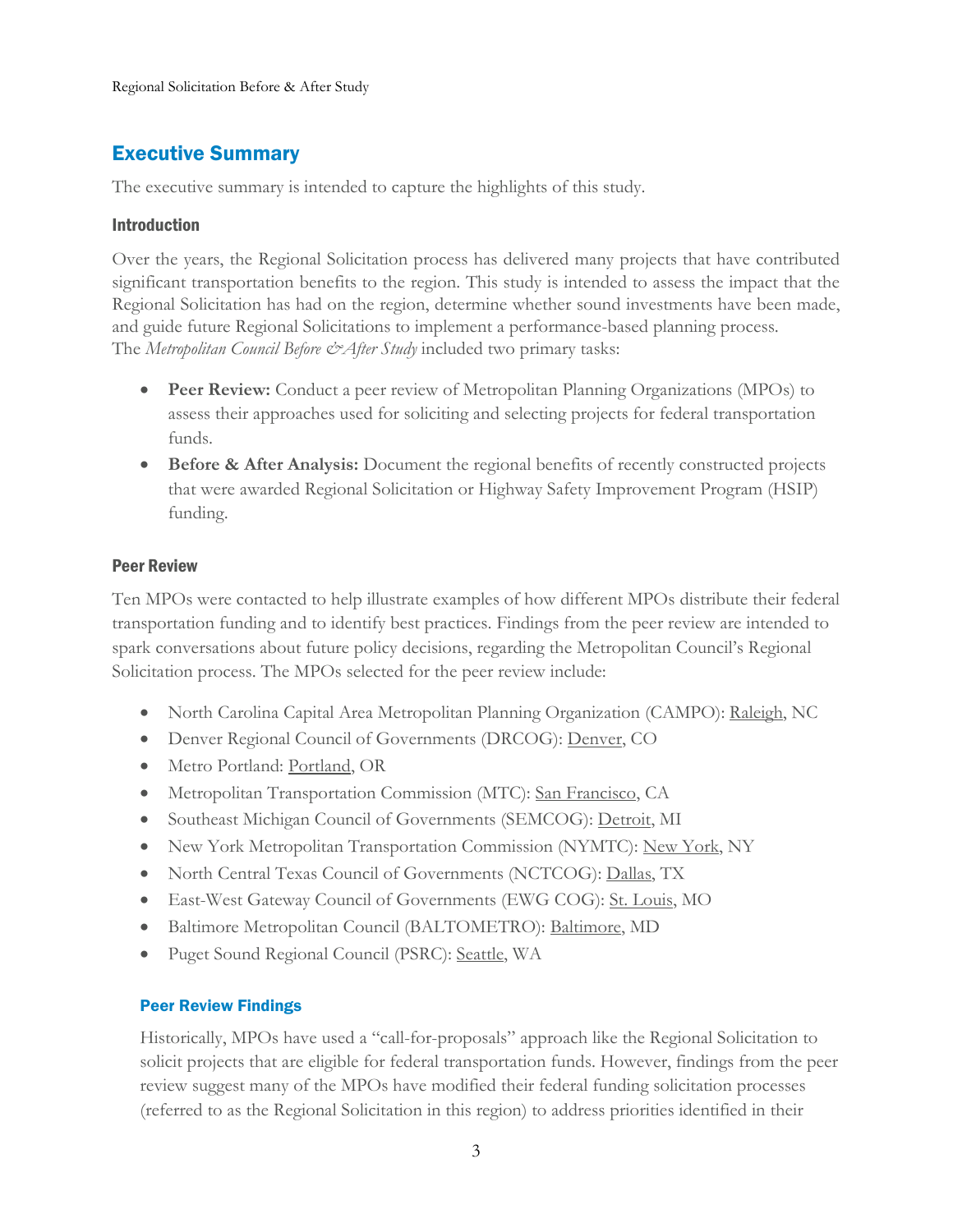regional policy plans or long-range transportation plans (referred to as the Transportation Policy Plan, or TPP, in this region). The study has identified three common approaches used by the MPOs in selecting projects for federal transportation funds:

**1. Long-Range Transportation Approach**: In this approach, a larger emphasis is placed on projects that have been identified in the MPO's long-range transportation plans. In most cases, these plans have gone through an extensive process to determine regional needs based on a number of factors (e.g., congestion, safety, and multimodal goals). The end result is a program of transportation investment priorities that have been vetted through a public engagement and approval process.

The list of priorities in the long-range transportation plan is used to inform the allocation of federal transportation funds. The allocation of funds is typically reviewed by a scoring committee or a formal review committee. In some cases (e.g., NCTCOG), a pot of funding is reserved for smaller projects through a separate solicitation process.

- **2. Geographic Distribution Approach:** Several MPOs use a funding formula that allocates federal transportation funds to sub-regions or priority areas. In general, the sub-regions are responsible for developing a list of priority projects for consideration. The sub-regions are encouraged to work together with the MPO to prioritize the list of projects that best serve their regional needs. It is important to recognize there are potential hurdles at the state and federal level in using a "geographic distribution" approach in the allocation of federal transportation funds. The MPOs that have embraced this approach have typically passed special legislation that directly links investments to priority areas or goals.
- **3. Traditional Approach:** This is a "call for proposals" process similar to the Metropolitan Council's process. Projects that are selected for funding are still closely linked to regional goals and priorities identified in their regional policy plans or long-range transportation plans.

# Other items of note discovered as part of the peer review include:

- Nine out of 10 MPOs do not cap the amount of funding that can be requested for a project. The remaining MPO, DRCOG, has set a maximum request amount at \$20 million.
- In general, the MPOs are funding larger-scale projects that provide a greater regional benefit.
- At other MPOs, a greater emphasis has been placed on projects that are linked to regional benefits that improve air quality and economic development initiatives.
- The peer review did not discover any studies being done to report the before & after results of a transportation project that has received federal funds.
- Most MPOs do not have any connected and automated vehicle (CAV) projects funded at this time.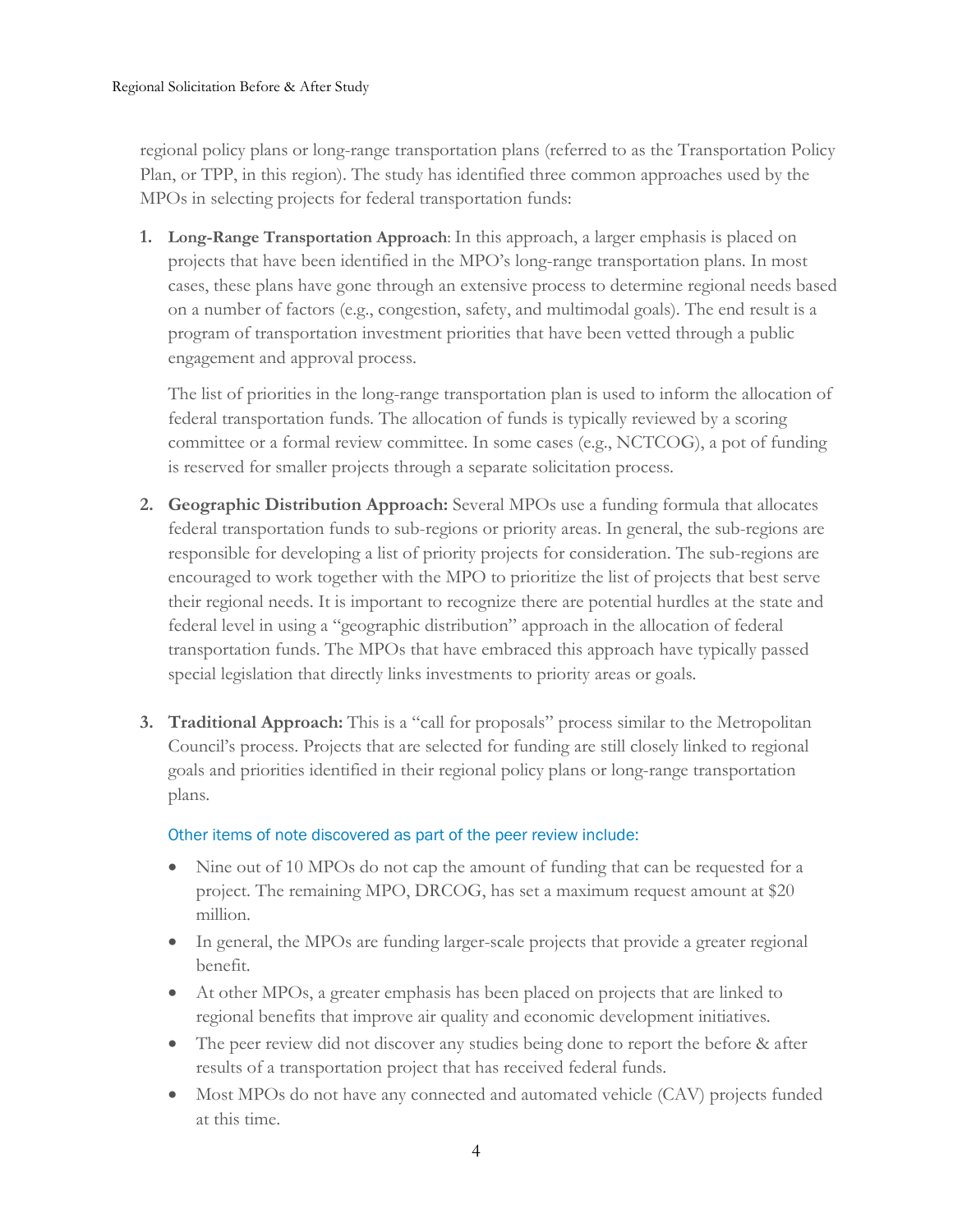# <span id="page-4-0"></span>Before & After Analysis

The purpose of this task was to document the regional benefits achieved through projects funded through the Regional Solicitation or Highway Safety Improvement Program (HSIP). This was achieved by using a performance-based approach that evaluates the before & after conditions associated with a built project.

# Before & After Condition Findings

Projects chosen for this evaluation were based on available data sets to assess their before & after conditions and came mostly from the 2007, 2009, and 2011 funding cycles. Many of the projects funded as part of the 2014 Regional Solicitation are still being implemented or are too early after their built date to evaluate the after condition.

This executive summary is intended to capture some of key takeaways from this study. The methodology and data sets used to determine the findings below are documented in the final report.

# 1. Roadway Congestion

The following benefits were observed for the 2007, 2009, and 2011 projects:

• Total delay was reduced for six of the 13 applications with an average overall delay reduction of 55%. The other projects had some delay reduction for specific movements in the intersection or no improvement at all.

# 2. Roadway Safety

The following benefit was observed:

- For the 2007, 2009, and 2011 projects, 10 of 19 experienced a reduction in overall crashes
- Results from the three 2014 projects were inconclusive.

# 3. Transit

The following benefit was observed for the 2007, 2009, 2011, and 2014 projects:

• Total new ridership of 1.5 million (14 projects). This does not include new ridership associated with the Green Line or Blue Line (which accounted for 7.4 million between them).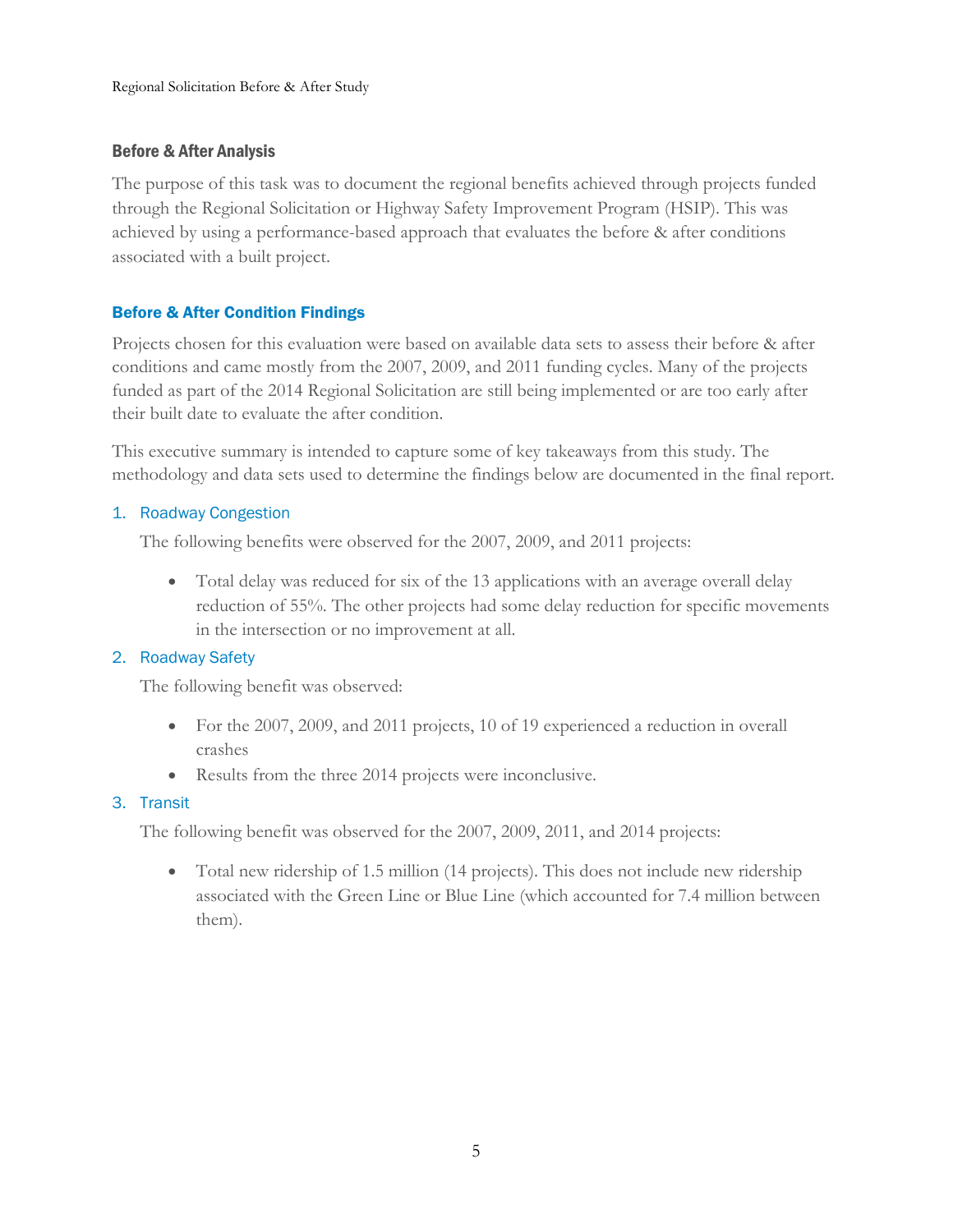Regional Solicitation Before & After Study

# 4. Bicycle and Pedestrian Safety

The following benefit was observed for the 2007, 2009, 2011 and 2014 projects:

• Pedestrian and bicycle crashes have been reduced within the vicinity of the built projects.

# 5. Regional Bicycle Transportation Network (RBTN) Contribution

The following benefit was observed for the 2007, 2009, 2011 and 2014 projects:

- Fifty-five of the approximately 73 miles of bikeway facilities (75%) contribute to the RBTN.
- The Roadway Expansion and Roadway Reconstruction/Modernization application categories have helped build 19 miles of bikeway facilities. Approximately seven of the 19 miles (37%) were part of the RBTN.

# 6. Pedestrian/Bicycle Connections Achieved

The following benefit was observed for the 2007, 2009, 2011 and 2014 projects:

- Twenty of the 58 pedestrian or bicycle projects (34%) have provided a direct or indirect connection to a major job or activity center.
- Thirty of the 58 projects (52%) provided a direct or indirect connection to areas above the regional average of concentrated race and poverty. This resulted in a total of 33 miles out of 76 miles.
- Seven of the 58 projects  $(17%)$  provided a direct or indirect connection to areas of concentrated poverty. This resulted in a total of 9 miles out of 76 miles.
- Seven of the 58 projects (12%) provided a direct or indirect connection to areas of above the regional average of concentrated race. This resulted in a total of 11 miles out of 76 miles.

# 7. Highway Safety Improvement Program – Safety Benefits

The following benefit was observed for the 2007 and 2009 projects:

- 100% reduction in fatal crashes (five to zero)
- 97% reduction in incapacitating injury crashes (30 down to one)
- 68% reduction in non-incapacitating injury crashes (85 down to 27)
- 69% reduction in possible injury crashes (144 down to 45)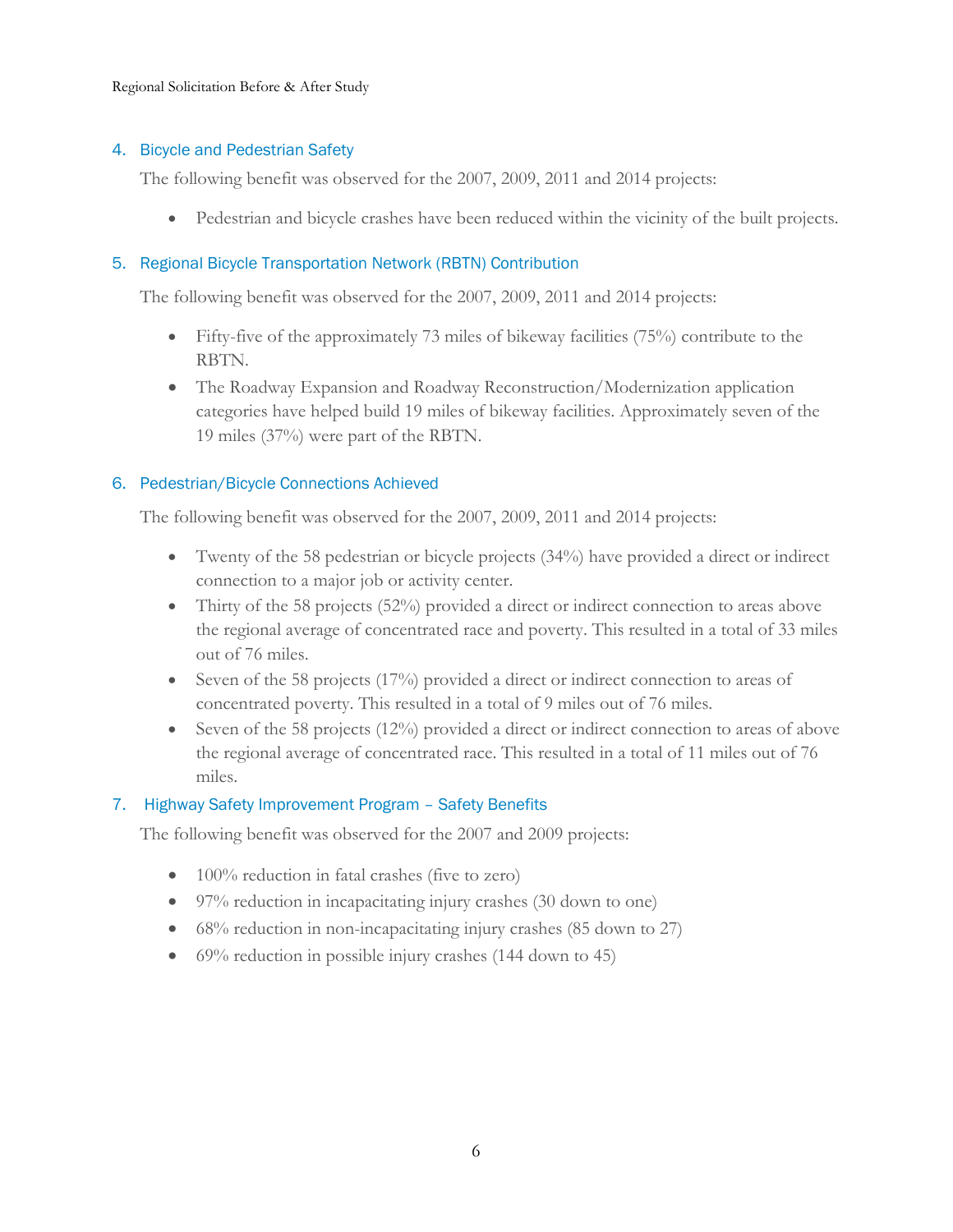The following benefit was observed for the 2011 projects:

- No fatal crashes observed in before or after analysis.
- 63% reduction in incapacitating injury crashes (three down to one)
- 100% reduction in non-incapacitating injury crashes (six down to zero)
- 83% reduction in possible injury crashes (23 down to four)

# 8. Highway Safety Improvement Program – Congestion Benefits

The low number of projects did not provide enough information for conclusive results to demonstrate a benefit. In addition, it is important to note that the HSIP solicitation focuses on safety improvements not mobility.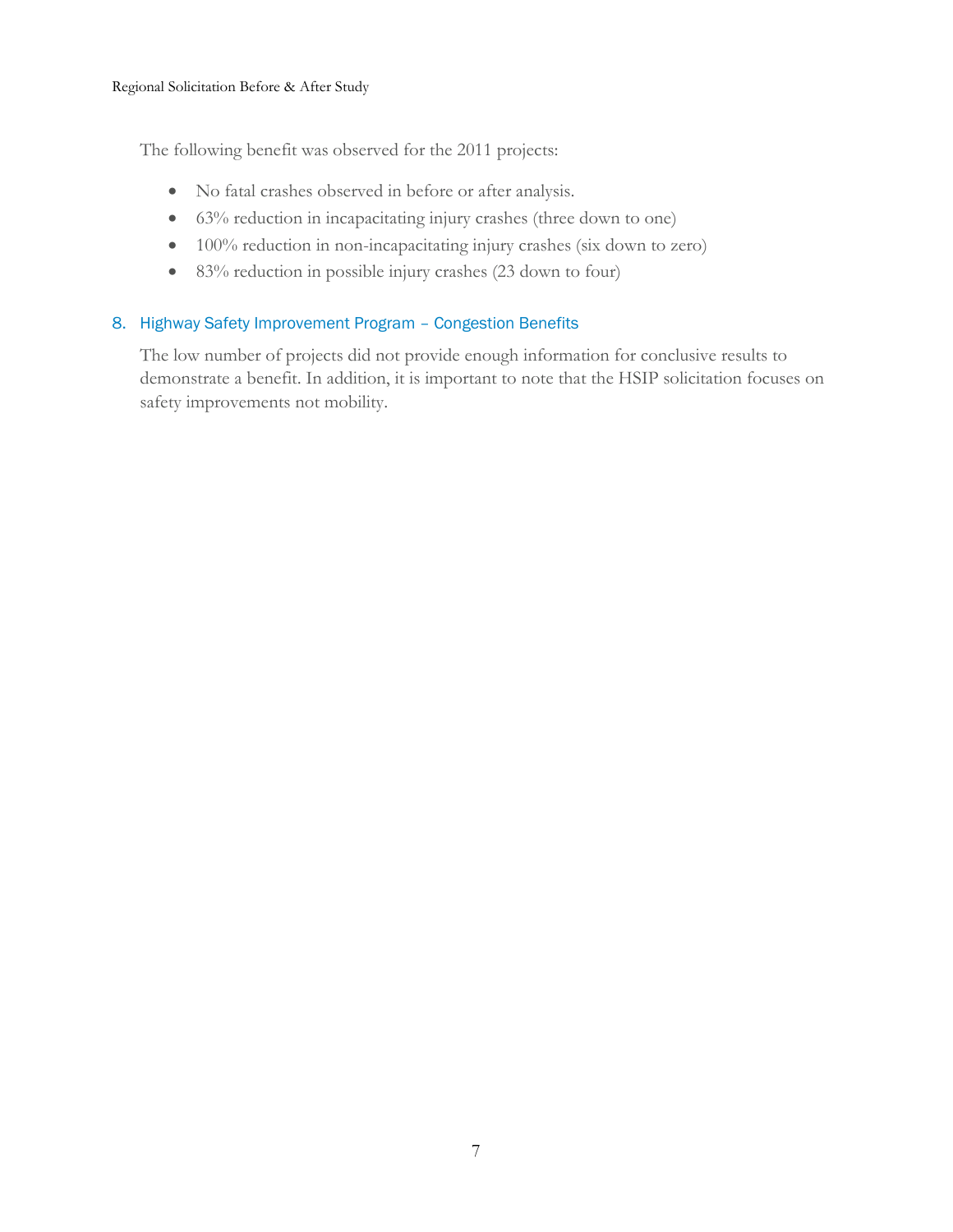# <span id="page-7-0"></span>Regional Solicitation Before & After Study (Full Report)

### <span id="page-7-1"></span>Background Information

As the region's federally-designated Metropolitan Planning Organization (MPO), the Metropolitan Council works with the Transportation Advisory Board (TAB) in allocating federal transportation funds to address regional transportation needs. Since the early 1990s, these funds have been distributed through a competitive solicitation process. The Council calls this process the Regional Solicitation for Transportation Projects. A foundational value of this process is that it is objective, transparent, data-driven, and performance-based. As part of the qualifying requirements for all applications, projects must prove consistency with regional goals and policies. The prioritizing criteria used today to select projects strongly reflect the goals of Thrive MSP 2040 and the 2040 Transportation Policy Plan (TPP).

# <span id="page-7-2"></span>Study Purpose

Over the years, the Regional Solicitation process has delivered many projects that have contributed significant transportation benefits to the region. This study is intended to assess the impact that the Regional Solicitation has had on the region, determine whether sound investments have been made, and guide future Regional Solicitations to implement a performance-based planning process.

The study included two primary tasks:

- **Peer Review:** Conduct a peer review of Metropolitan Planning Organizations (MPOs) to assess their approaches used for soliciting and selecting projects for federal transportation funds.
- **Before & After Analysis:** Document the regional benefits of recently constructed projects that were awarded Regional Solicitation or Highway Safety Improvement Program (HSIP) funding.

# <span id="page-7-3"></span>Planning Process

The planning process happened between July 2018 and May 2019 and was guided by a technical advisory team:

- Katie White, Metropolitan Council
- Steve Peterson, Metropolitan Council
- Joe Barbeau, Metropolitan Council
- Steve Elmer, Metropolitan Council
- Cole Hiniker, Metropolitan Council
- Elaine Koutsoukos, TAB
- Bradley Estochen, MnDOT
- Lars Impola, MnDOT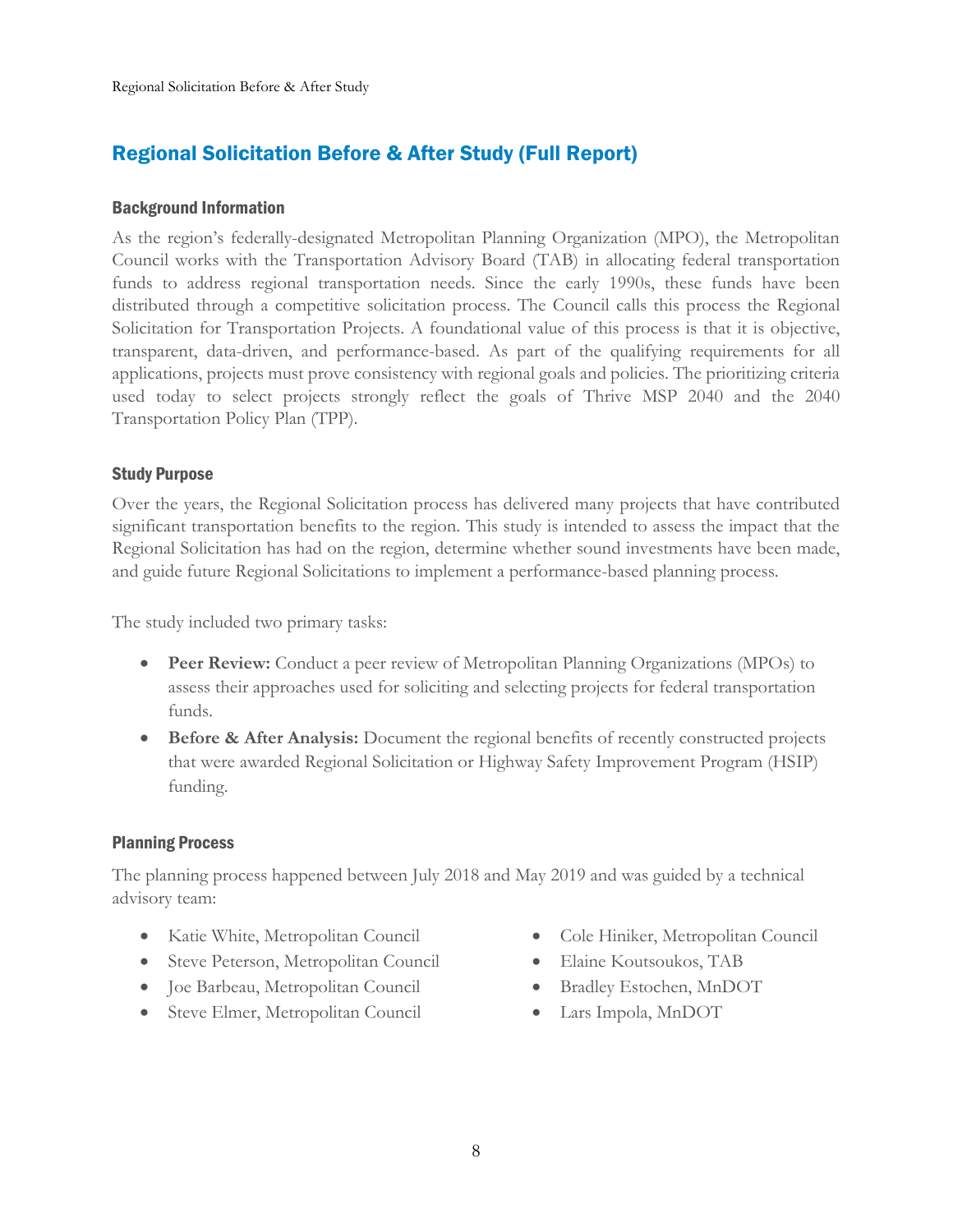During this process, Metropolitan Council staff and the consultant team provided updates to the Transportation Advisory Board (TAB), the Technical Advisory Committee (TAC) and the TAC Funding and Programming Committee. These meetings occurred on the following dates:

# TAC Funding and Programming

# • October 18, 2018

- February 21, 2019
- March 21, 2019
- April 3, 2019

# TAC Planning

• May 9, 2019

# TAB

- November 21, 2019
- April 17, 2019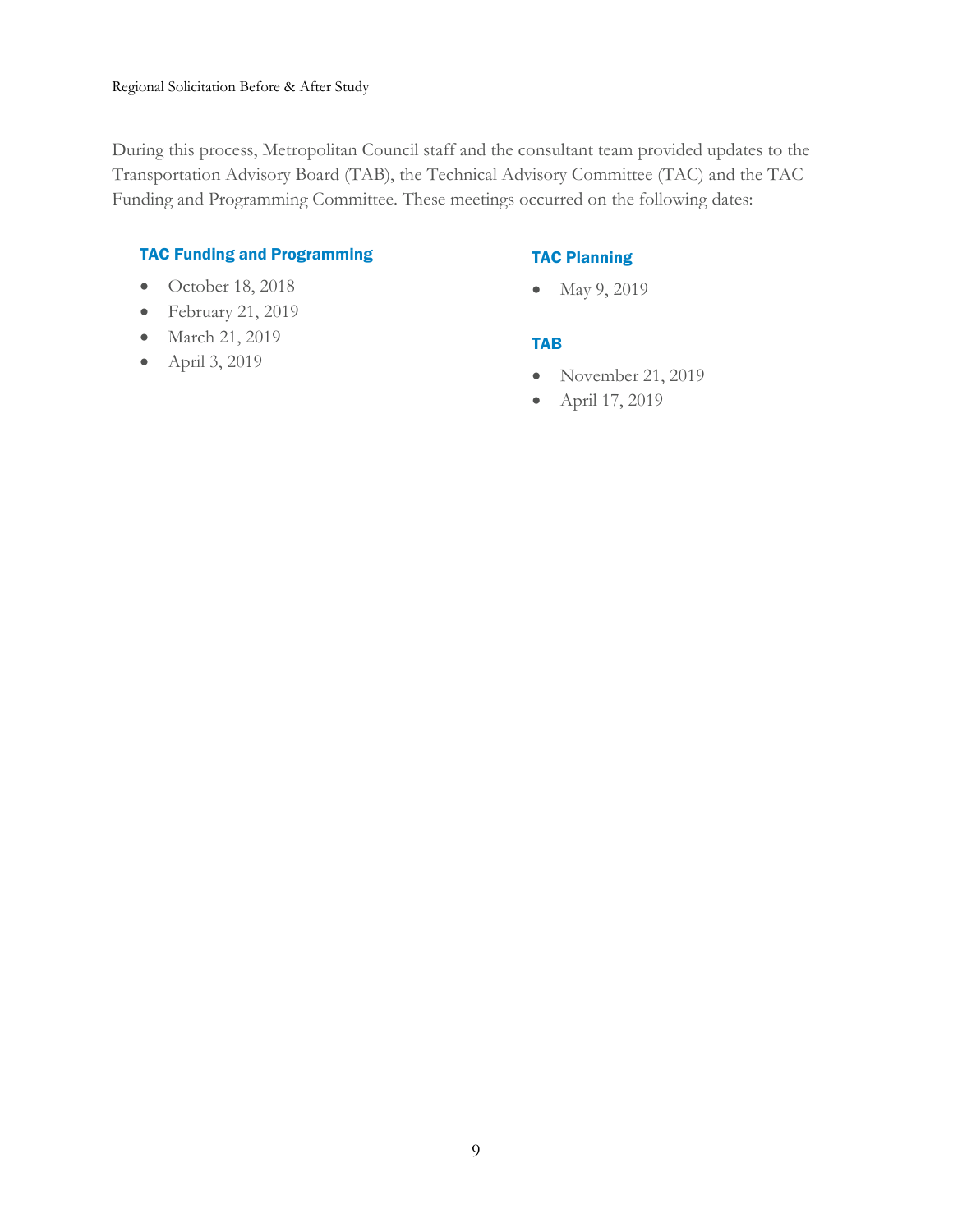# <span id="page-9-0"></span>Peer Review

A peer review was conducted as part of the study to assess the various approaches used by MPOs for soliciting and selecting projects for federal transportation funds. Findings from this effort are intended to spark conversations about future policy decisions regarding the Metropolitan Council's Regional Solicitation process. The MPOs selected for the peer review are:

- North Carolina Capital Area Metropolitan Planning Organization (CAMPO): Raleigh, NC
- Denver Regional Council of Governments (DRCOG): Denver, CO
- Metro Portland: Portland, OR
- Metropolitan Transportation Commission (MTC): San Francisco, CA
- Southeast Michigan Council of Governments (SEMCOG): Detroit, MI
- New York Metropolitan Transportation Commission (NYMTC): New York, NY
- North Central Texas Council of Governments (NCTCOG): Dallas, TX
- East-West Gateway Council of Governments (EWG COG): St. Louis, MO
- Baltimore Metropolitan Council (BALTOMETRO): Baltimore, MD
- Puget Sound Regional Council (PSRC): Seattle, WA

# <span id="page-9-1"></span>Research Process

Interviews were conducted in December of 2018. Three MPOs were unable to participate in the interviews. Online research was conducted to supplement the interviews and those who were not able to participate. The interviews and research focused on the following topics and questions:

- **1. Funding Process:** What is the process used for allocating federal transportation dollars and selecting projects to inform the Transportation Improvement Plan (TIP)?
- **2. Funding Amount:** What is the maximum dollar amount an agency can request?
- **3. Project Priorities:** Is the MPO setting any goals to direct funds towards projects that achieve a specific benefit (e.g., congestion, complete streets, transit, freight, mobility or safety) or improvement (e.g., roadway expansion, transit or pedestrian/bicycle facility)?
- **4. Geographic Distribution:** Are there any distribution measures (e.g., urban, suburban or rural) being used to ensure funds are being allocated equitably across the region?
- **5. Scale of Projects:** Is funding going towards more complex projects that achieve a higher regional benefit?
- **6. Social Equity Measures:** What type of equity measures are being used to score projects?
- **7. Before & After Results:** Is the MPO conducting any follow-up evaluations to identify the impacts federally funded projects have on the region?
- **8. Safety Funds:** How does the MPO handle the solicitation of High Safety Improvement Projects (HSIP)?
- **9. Technology:** How does the MPO handle Connected and Automated Vehicle (CAV) projects and other projects utilizing advanced technology? Have CAV projects been funded? Any challenges faced with funding CAV projects?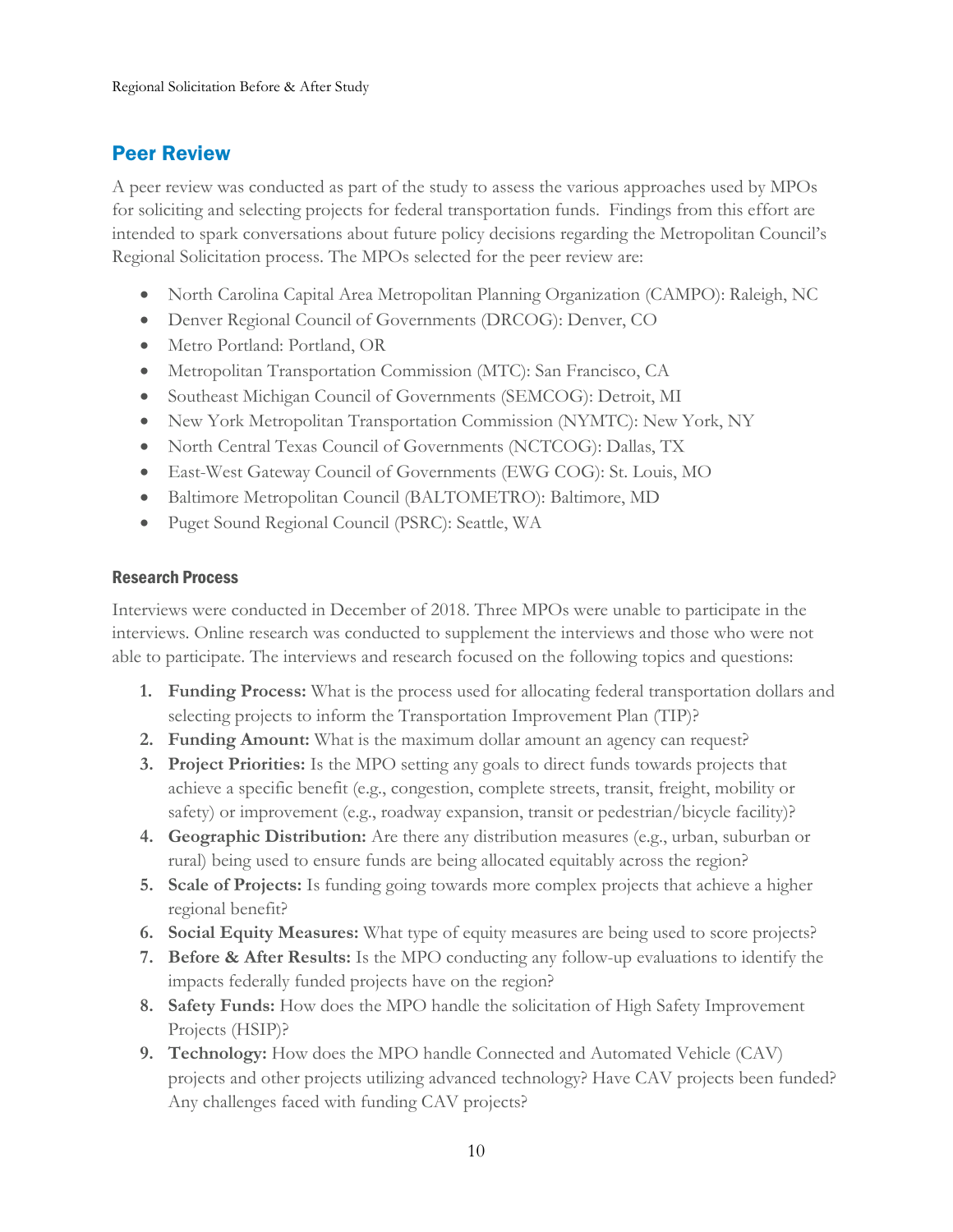**10. CMP Approach and Methods:** Is the MPO's Congestion Management Process (CMP) being used to help inform the selection of projects?

# <span id="page-10-0"></span>MPO Overview

Each of the selected MPOs play an essential role in allocating federal transportation funds. However, it is important to recognize that each MPO is very different from one another. There are many different mechanisms that influence how an MPO approaches distributing federal funds. Influencing factors can range between their funding formulas, the amount of available funds, regional policies/priorities, or even state legislation that dictates how funds are appropriated. Therefore, the peer review is not intended to document all of these differences. Instead, the peer review captures common themes and approaches for discussion purposes. A brief overview of the MPOs' regional solicitation process is highlighted below.

• **BALTOMETRO (Baltimore, MD):** The selection process is strongly influenced by the state and region's long-range planning documents. The TIP is a translation of recommendations from Maximize2040 and the State Consolidated Transportation Program. Both plans include a list of specific capacity improvements, system preservation projects and operational initiatives.

The TIP is updated on an annual basis in January with approval in July. BALTOMETRO holds an open call for new projects, which lasts about a month and a half. BALTOMETRO works with sponsors to make sure information is accurate and consistent with regional plans. The list of requests is fairly minimal based on the long-range planning process used to identify regional needs in Maximize2040 and the State Consolidate Transportation Program. Annual updates to the TIP help minimize the number of amendments and modifications to the policy plans.

• **CAMPO (Raleigh, NC):** In 2013, the State of North Carolina signed into law House Bill 817: Strategic Transportation Investment. The goal of the law is to invest in projects that bolster the State's economy and better link people to jobs, education, recreation and healthcare. The law includes a new funding allocation method for transportation projects, known as the Strategic Mobility Formula. This formula allocates State funds (revenue) into three tiers (state, regional and divisional). CAMPO is responsible for prioritizing/allocating federal transportation funds under the regional tier.

CAMPO's project prioritization begins with the development of the region's Metropolitan Transportation Plan (MTP), which includes processes for project evaluation, prioritization, and selection for inclusion in the MTP. As such, inclusion in the MTP is a fundamental requirement for projects submitted by the MPO into the Strategic Prioritization Process. The MTP project prioritization process includes both quantitative criteria such as: delay reduction (travel time savings), cost-benefit/payback period calculations, multimodal network impacts, user benefits, safety, and environmental impacts, as well as qualitative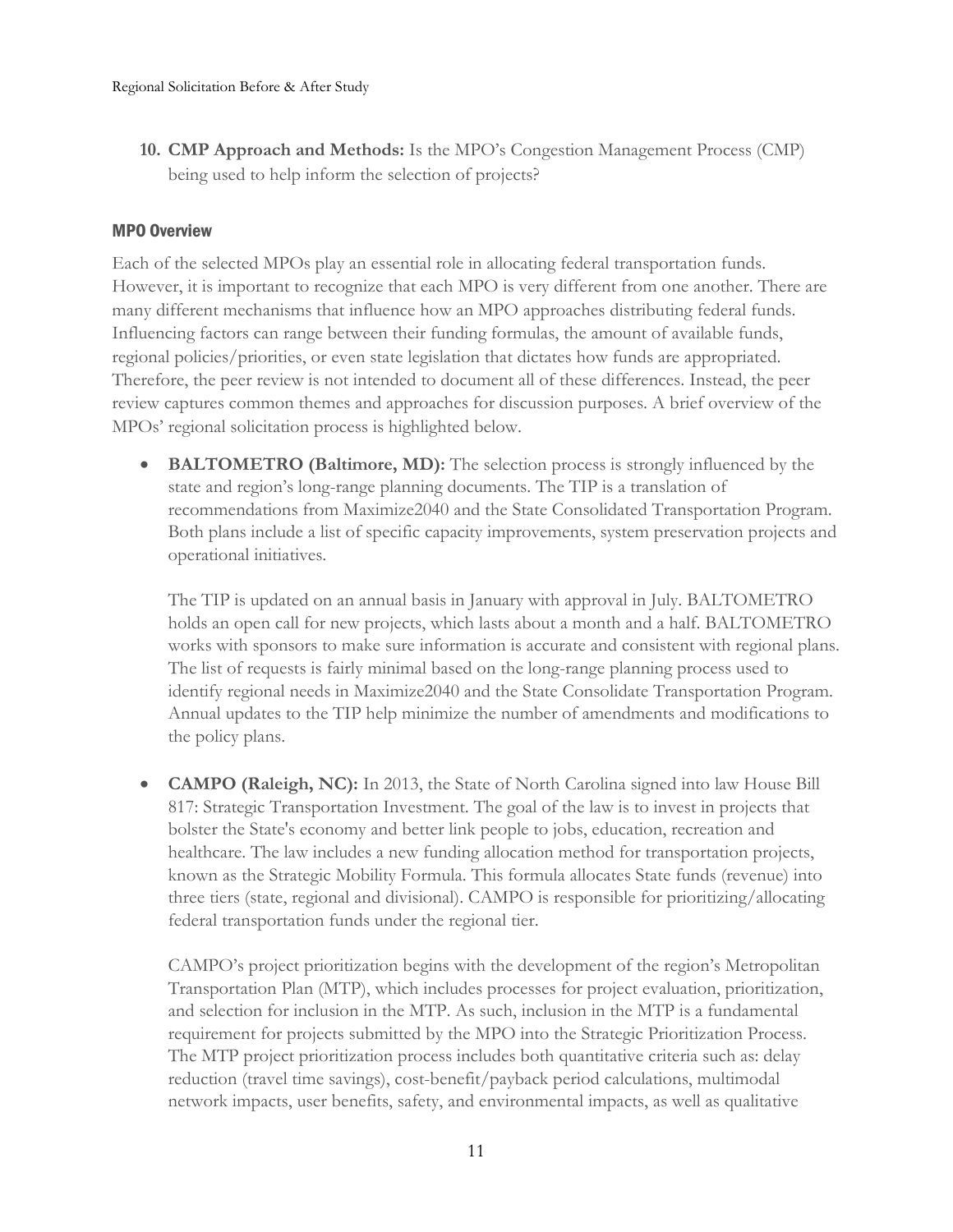criteria such as inclusion in local transportation plans, local priority, and coordination with reg[i](#page-34-0)onally significant economic development projects.<sup>i</sup>

CAMPO's prioritization is two part:

- o The MPO selects which projects from the Metropolitan Transportation Plan (MTP) are submitted into the scoring competition. Currently, CAMPO is permitted to submit 43 new projects for each transportation mode in each prioritization cycle.
- o The MPO assigns local input points, which increases the final project score. In the current prioritization cycle, CAMPO is allotted 2,500 local input points for the Regional Impact category and 2,500 local input points for the Division Needs category.
- **DRCOG (Denver, CO):** DRCOG has initiated a new process for determining what projects should be included in the TIP. This "dual model" process provides an opportunity to fund local priority projects, in addition to regional priority projects.

DRCOG has also shifted away from a standard solicitation process. The new dual approach splits available funds into two allocations: a regional share and a sub-regional share (eight regions total). For both shares, a sub-regional forum is responsible for submitting projects, programs or studies for consideration by the DRCOG Board. Each region is required to work together to only submit projects that provide the highest benefit for their area. Projects need to align with the 2040 Fiscally Constrained Regional Transportation Plan (2040 FCRTP). The 2040 FCRTP defines transportation facilities and services to be provided based on reasonably expected revenues. The revenues will fund construction of many types of projects, as well as fund operation and maintenance of the transportation system. The system includes roadway, transit, bicycle, and pedestrian facilities, as well as safety, transportation demand management, and other supporting services. The 2040 FCRTP identifies individual regionally significant (major) roadway capacity and rapid transit projects to be implemented over the next 25 years with reasonably expected revenues.

- **EWG COG (St. Louis, MO):** EWG COG is a bi-state MPO. Projects identified in the TIP for federal transportation funds are prioritized from, and must be consistent with, the EWG COG [long-range transportation plan.](https://www.ewgateway.org/wp-content/uploads/2017/07/Connected2045_1.pdf) In general, projects are prioritized at the state level by the DOTs from the two states. The DOTs are viewed as the technical advisors in selecting projects. The EWG COG generally does not select projects. Instead, the EWG COG works with the DOTs to ensure the projects are consistent with the long-range transportation plan. New ideas or projects may be submitted to the DOTs for consideration; however, no formal application process is in place.
- **Metro (Portland, OR):** Metro's transportation funding process is known as the Regional Flexible Funds Allocation (RFFA). Three sets of policies help shape how Metro decides to allocate regional flexible funds each cycle: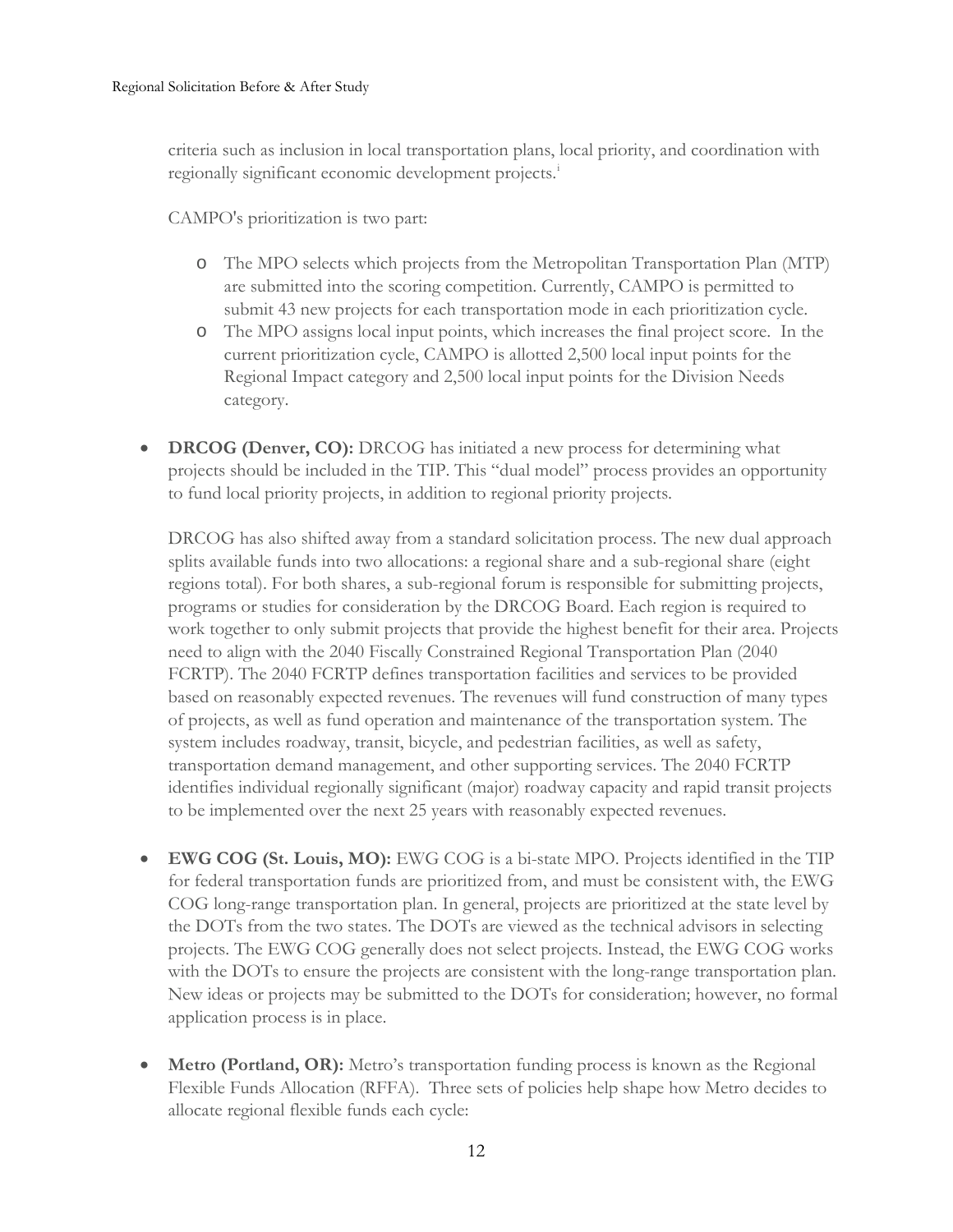- o Conditions attached to each of the federal funding sources
- o Policies in the current Regional Transportation Plan and other key plans like the Regional Active Transportation Plan and the regional Climate Smart Strategy, Metro's climate change action plan.
- o Priorities specific to each flexible funding cycle, set by the Joint Policy Advisory Committee on Transportation and the Metro Council.
- **MTC (San Francisco, CA):** The One Bay Area Grant Program (OBAG) is California's federal transportation program, which aligns with the State's climate laws and the Sustainable Communities Strategy, by targeting funding to Priority Development Areas (PDAs), Priority Conservation Areas (PCAs), and climate initiatives while maintaining commitments to existing transportation priorities.

Before projects are ever identified in the long-range plan or the TIP they have gone through several iterations of review and refinement. Ideas for projects first emerge through planning efforts at the jurisdictional, transit operator, and regional levels. Some of the primary sources for projects are the county congestion management programs, countywide transportation plans, transit operator short-range transit plans or similar transit capital and service planning efforts, and the state highway planning process conducted by Caltrans. These local and subregional planning efforts are then merged at a regional level through the long-range transportation plan.

When the project scope, schedule, and budget are developed, the project may then be proposed for funding. Project sponsors (the agencies designated to implement the projects) are responsible for applying for the funds, initiating requests for TIP programming, and carrying their projects to completion. In the Bay Area, the implementing agencies include public transit operators, Caltrans, MTC, the Bay Area Air Quality Management District, the Congestion Management Agencies (CMAs), the nine Bay Area counties, several joint power authorities, and the individual cities within each county.

• **NCTCOG (Dallas, TX):** NCTCOG has moved away from a formal call for projects by solely focusing on priority projects identified in the long-range transportation plan. The list of projects is further prioritized based on urgency. This process has worked well for funding major projects, but has been less effective in funding smaller projects (e.g., intersection improvements) that provide low-cost/high-benefit solutions.

NCTCOG has found that many ideas are submitted informally or identified through local planning initiatives on an ongoing basis. NCTCOG compiles an inventory of smaller projects and works with agencies to determine their readiness and priority for funding. At this time, NCTCOG notifies the region about the vetting process and how input can be provided. This approach has removed the need for a formal call for projects and results in a list of smaller priority projects for funding.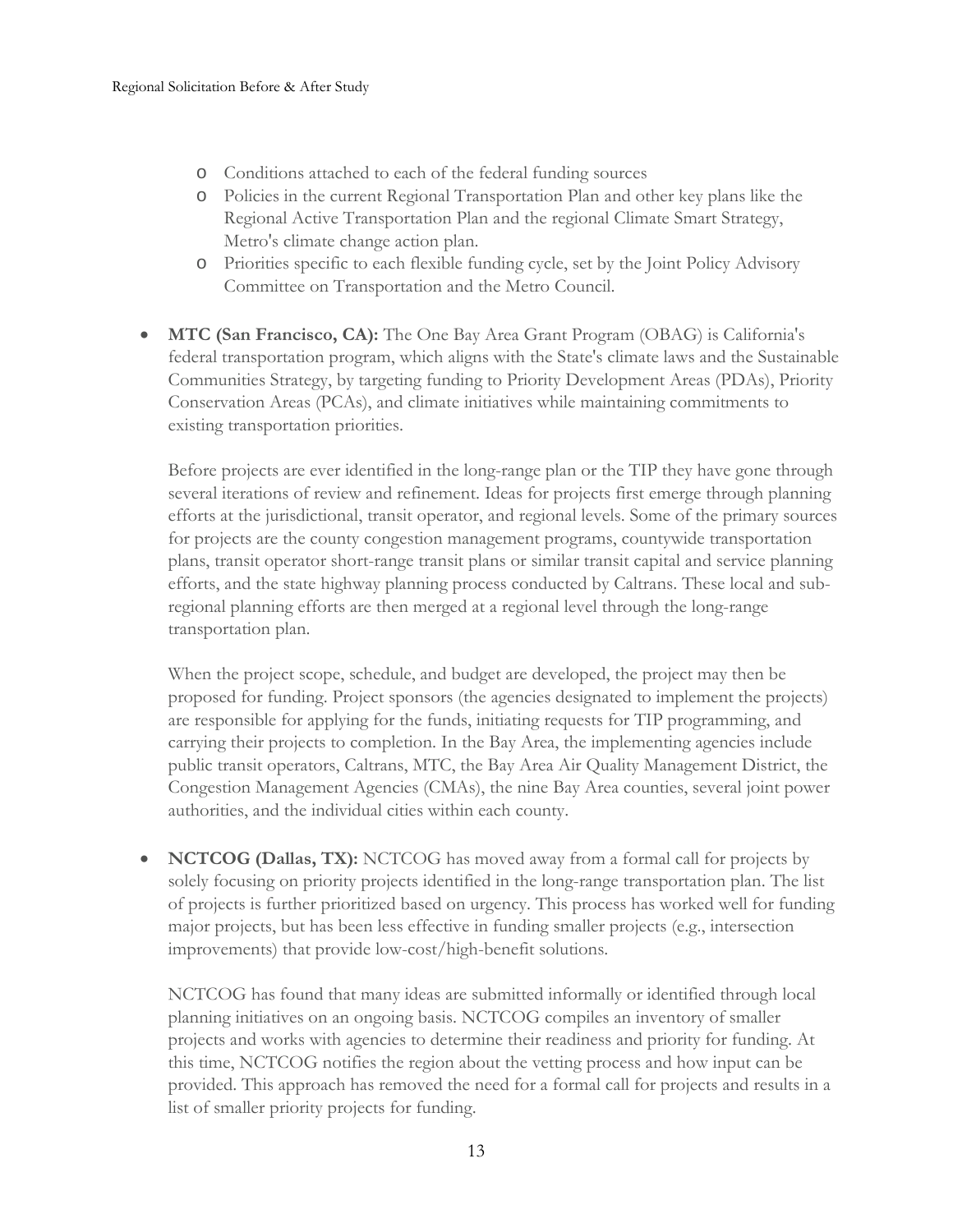• **NYMTC (New York, NY):** NYMTC maintains three geographically-defined Transportation Coordinating Committees (TCCs): New York City, Long Island and the lower Hudson Valley. The TCCs function as localized planning forums in developing recommended projects for inclusion in the NYMTC TIP. Each TCC is allocated a funding amount and can make amendments/administrative modifications to the TIP.

Project nomination and selection mostly comes at sponsor agency level. NYMTC staff provides overall support for the TCCs activities. NYMTC typically gets involved when helping the TCCs and agencies decide between projects that result in constrained funding scenarios.

The NYMTC planning area lies within multiple air quality nonattainment areas and therefore must coordinate its TIP with USEPA and the New York State Department of Environmental Conservation. The TIP and Plan are also coordinated with the Orange County Transportation Council.

• **PSRC (Seattle, WA):** At the start of each funding cycle, the PSRC's Executive Board adopts a Policy Framework to guide selection of projects that support the region's growth strategy and transportation plan. Regionally significant projects must be explicitly listed in the regional long-range plan before being listed in the TIP and are subject to further review before they can proceed to implementation. Regional significance is currently defined as a major capacity investment on the Metropolitan Transportation System (MTS), and applies to all modes including public transportation projects.

Each project undergoes a comprehensive review by Regional Council staff to ensure it meets certain requirements:

- o Projects must be in, or be consistent with, the region's long-range metropolitan transportation plan.
- o Projects must demonstrate that the funds being programmed are secured or there are reasonable expectations to acquire those funds.
- o If an existing or proposed roadway project is using federal funds, the roadway must also be part of the federally classified roadway system.
- o Projects are also evaluated to determine if they are incorporated in the current air quality conformity finding; projects cannot be included in the TIP until this step has been completed. The modeling for air quality conformity of the TIP occurs once a year, during the building of a new TIP or the annual update to the TIP.
- **SEMCOG (Detroit, MI):** SEMCOG has partnered with its member governments to establish Federal-Aid Committees (FAC). There are eight FACs, one for each of SEMCOG's seven member-counties and one for the City of Detroit. Each FAC is responsible for recommending a list of projects for the four-year TIP period based on regional policies, local needs, and funding constraint targets. Once this list of recommended projects is prepared, it is forwarded to SEMCOG for review, with approval from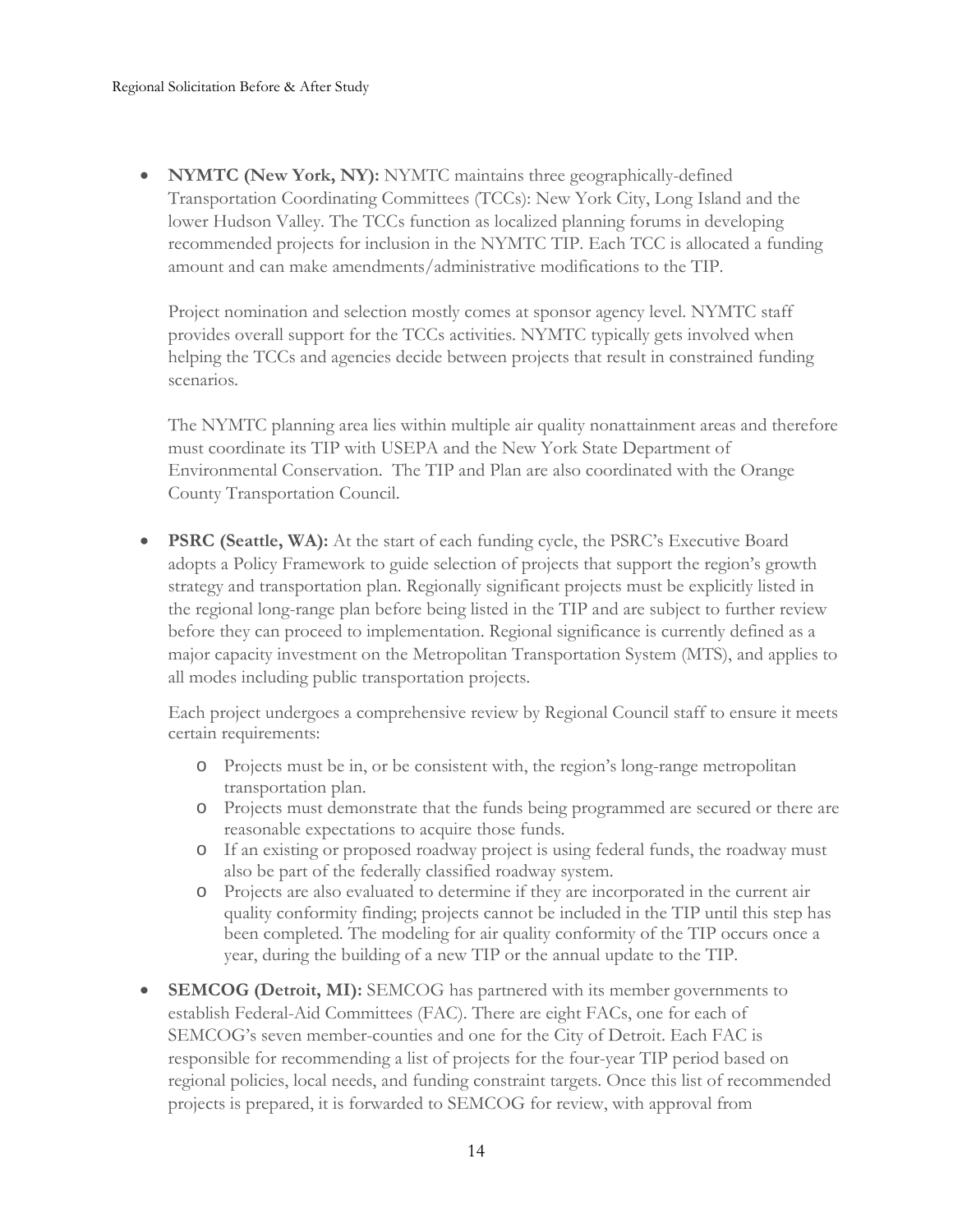SEMCOG's Executive Committee. Projects submitted for the TIP are first reviewed for consistency with 2040 RTP project list, the outcomes, and the performance measures.

SEMCOG provides data and other technical information to the FACs. All the committees meet twice a year. SEMCOG would like three meetings a year to align with amendment windows. FACs are generally led by the county road agency; in Detroit by public services.

# <span id="page-14-0"></span>Peer Review Findings

Common themes and findings discovered as part of the peer review interviews and research are documented below.

# 1. Funding Process: What is the process used for allocating federal transportation dollars and selecting projects to inform the Transportation Improvement Plan (TIP)?

Historically, MPOs have commonly used a "call-for-proposal" approach to solicit projects that are eligible for federal transportation funds. This approach typically requires an application process that includes a set of quantitative and qualitative questions regarding the proposed project. Projects are selected based on the application's score and ability to achieve regional goals. This process typically occurs every two years and selected projects are adopted into the TIP. This approach mirrors the Metropolitan Council's Regional Solicitation. However, findings suggest many of the MPOs have modified their processes to address priorities identified in their Regional Policy Plans or Long-Range Transportation Plans (LRTP). The study has identified three common approaches used by the MPOs in selecting projects for federal transportation funds. These approaches are defined below.

Please note a MPO may embrace several approaches. For example, a MPO may rely on the "Long-Range Transportation" approach to inform and guide their selection process, while still embracing a "Traditional" approach that allows a municipality to submit new projects for consideration that have not been identified in their long-range transportation plan. This finding demonstrates the varying approaches each MPO has embraced over time. The varying approaches described below are generalized for the purpose of this study.

# **Long-Range Transportation Approach**:

In this approach, a larger emphasis is placed on projects that have been identified in the MPO's long-range transportation plans. In most cases, these plans have gone through an extensive process to determine regional needs based on a number of factors (e.g., congestion, safety, and multimodal goals) and funding scenarios (e.g., fiscally constrained). The end result is a program of transportation investment priorities that have been vetted through a public engagement and approval process.

The list of priorities in the long-range transportation plan is used to inform the allocation of federal transportation funds. The allocation of funds is typically reviewed by a scoring committee or a formal review committee. In some cases (e.g., NCTCOG), a pot of funding is reserved for smaller projects through a separate solicitation process.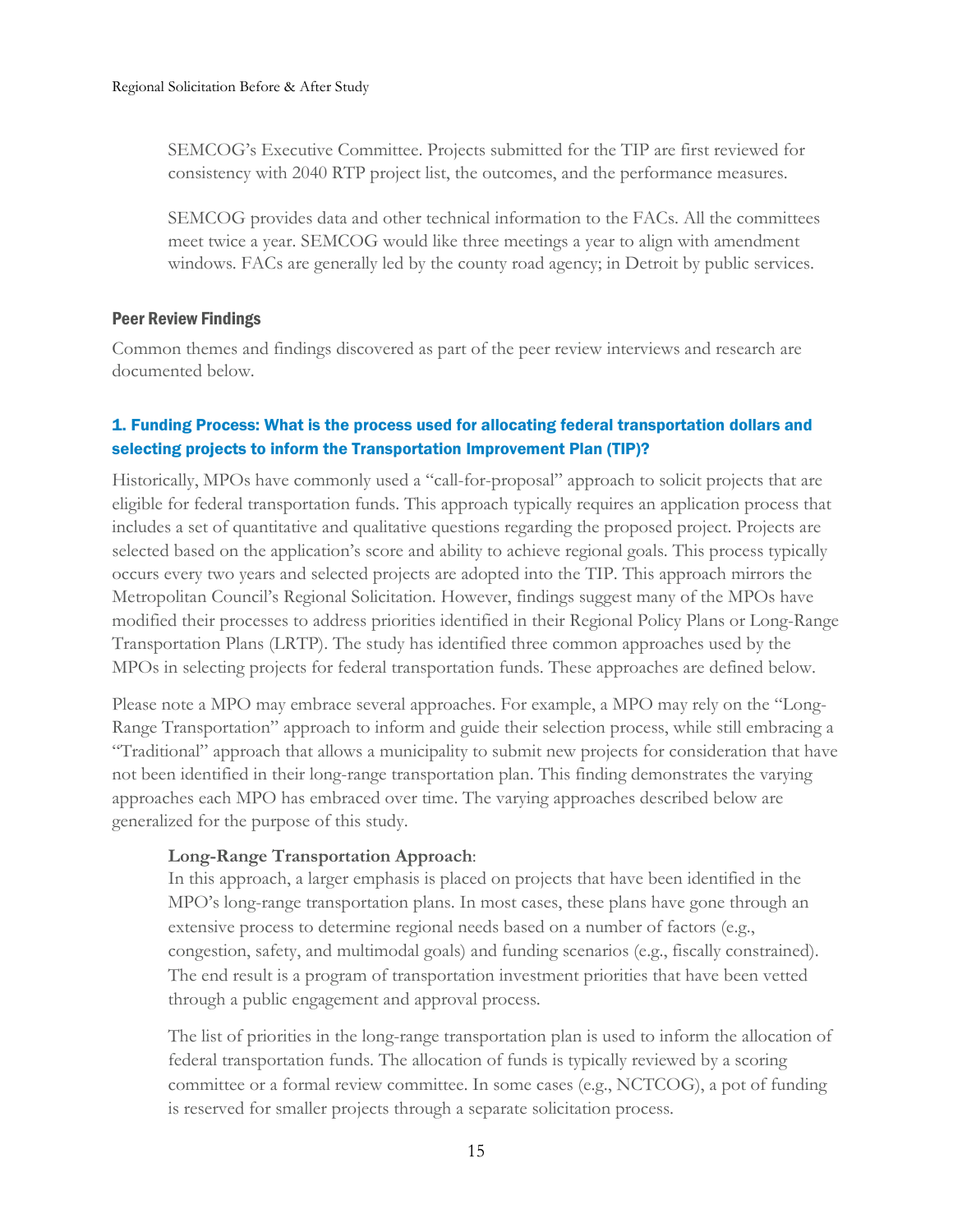This generalized approach is used by the following MPOs:

- o North Carolina Capital Area Metropolitan Planning Organization (CAMPO): Raleigh, NC
- o Metropolitan Transportation Commission (MTC): San Francisco, CA
- o North Central Texas Council of Governments (NCTCOG): Dallas, TX
- o East-West Gateway Council of Governments (EWG COG): St. Louis, MO
- o Baltimore Metropolitan Council (BALTOMETRO): Baltimore, MD
- o Puget Sound Regional Council (PSRC): Seattle, WA

# **Geographic Distribution Approach:**

Several MPOs use a funding formula that allocates federal transportation funds to subregions or priority areas. In general, the sub-regions are responsible for developing a list of priority projects for consideration. The sub-regions are encouraged to work together with the MPO to prioritize the list of projects that best serve their regional needs. The MPOs role in this approach varies from being a facilitator, to advisor and/or review committee member. NYMTC relies solely on their sub-regions to identify the projects to be programmed in the TIP; whereas, DRCOG reviews the list of projects being submitted by their sub-regions and makes the final recommendation.

It is important to recognize there are potential hurdles at the state and federal level in using a "geographic distribution" approach in the allocation of federal transportation funds. The MPOs that have embraced this approach have typically passed special legislation that directly links investments to priority areas or goals.

This generalized approach is used by the following MPOs:

- o North Carolina Capital Area Metropolitan Planning Organization (CAMPO): Raleigh, NC
- o Denver Regional Council of Governments (DRCOG): Denver, CO
- o Metropolitan Transportation Commission (MTC): San Francisco, CA
- o New York Metropolitan Transportation Commission (NYMTC): New York, NY

**Traditional Approach**: Metro Portland and BALTOMETRO use a "call for proposals" process similar to the Metropolitan Council's process. Projects that are selected for funding are still closely linked to regional goals and priorities identified in their regional policy plans or long-range transportation plans.

In 2017, CAMPO transitioned from an application-based approach to a "Geographic Distribution Approach," citing its change was based on state legislation aimed at redirecting federal transportation funds that achieve a higher economic development benefit, while providing a more transparent process for distributing funds equitably throughout the state.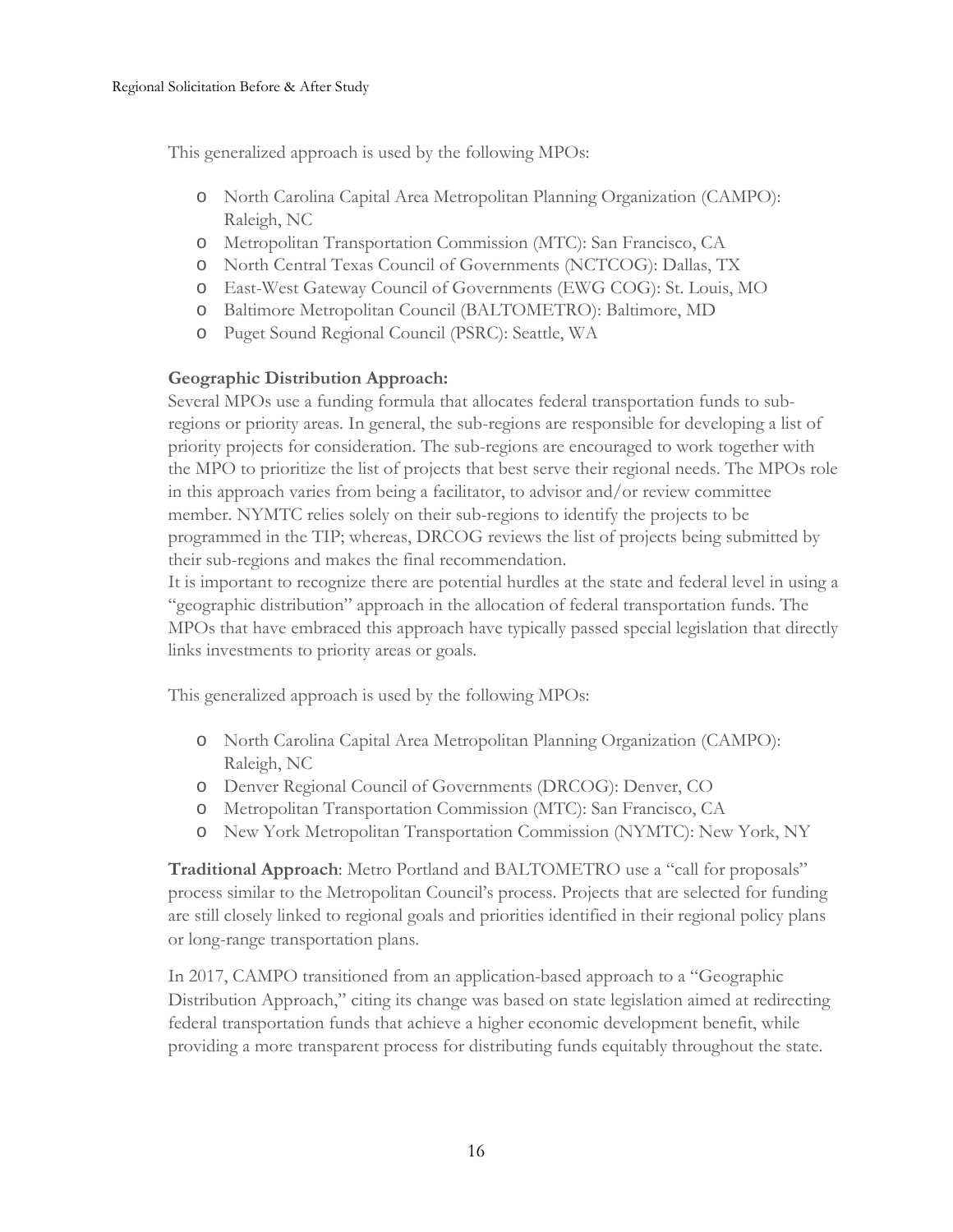### 2. Funding Amount: What is the maximum dollar amount an agency can request?

The peer review concluded nine of the 10 MPOs do not cap the amount of money being requested under various programs (Surface Transportation Block Grant (STBG) Program and the Congestion Mitigation and Air Quality (CMAQ) Program). DRCOG has set a \$20 million maximum request. This approach has allowed MPOs to fund more complex projects that provide a higher benefit for the region. Many of these types of projects have been associated with large scale transit investments or large roadway projects on regional corridors (e.g. interstates or state highways). In most cases, these larger scale projects have been identified as part of the MPO's long-range transportation plan. The projects are recognized as regional priorities and aligned with anticipated funding streams. Examples of larger-scale projects MPOs are working toward include:

- Swift Orange Line Expansion Busses (\$77 million) Seattle
- Denver BRT (\$115 million) Denver
- I-270 widening (\$160 million) Denver
- Bridge Replacement Projects (\$1 billion to \$5.4 billion) New York

Sponsors of projects like these have completed a substantial amount of work (e.g., planning, engineering and design, and environmental documentation), while securing funds to demonstrate the project is "shovel ready." In essence, their funding request is the last piece to fulfilling a funding gap. The "shovel ready" criterion mirrors recent federal transportation funding criteria associated with federal programs such as Better Utilizing Investments to Leverage Development (BUILD), the National Highway Freight Program (NHFP), and Infrastructure for Rebuilding America (INFRA).

# 3. Project Priorities: Is the MPO setting any goals to direct funds towards projects that achieve a specific benefit (e.g., congestion, complete streets, transit, freight, mobility, or safety) or improvement (e.g., roadway expansion, transit or pedestrian/bicycle facility)?

Priorities are directly linked to regional goals, policy plans, and long-range planning efforts. A large emphasis has been placed on air quality, economic development initiatives and affordable housing goals. In turn, transportation projects are being screened to determine their benefit in helping achieve these initiatives. Examples include the MTC model that is targeting funds that help support climate change initiatives as well as affordable housing goals. CAMPO is also targeting funds that link transportation investments with job creation. In some respect, this type of approach is similar to the objective being achieved through the State of Minnesota's Transportation and Economic Development (TED) program.

# 4. Geographic Distribution: Are there any distribution measures (e.g., urban, suburban or rural) being used to ensure funds are being allocated equitably across the region?

Findings listed in the funding process research (see Question 1) demonstrate the various models being used to allocate funding across sub-regions or priority areas. This approach has been effective (e.g., DRCOG) when trying to ensure an equitable distribution of funds across the region. For example, the MPO may include a boundary that is comprised of urban, suburban and rural settings.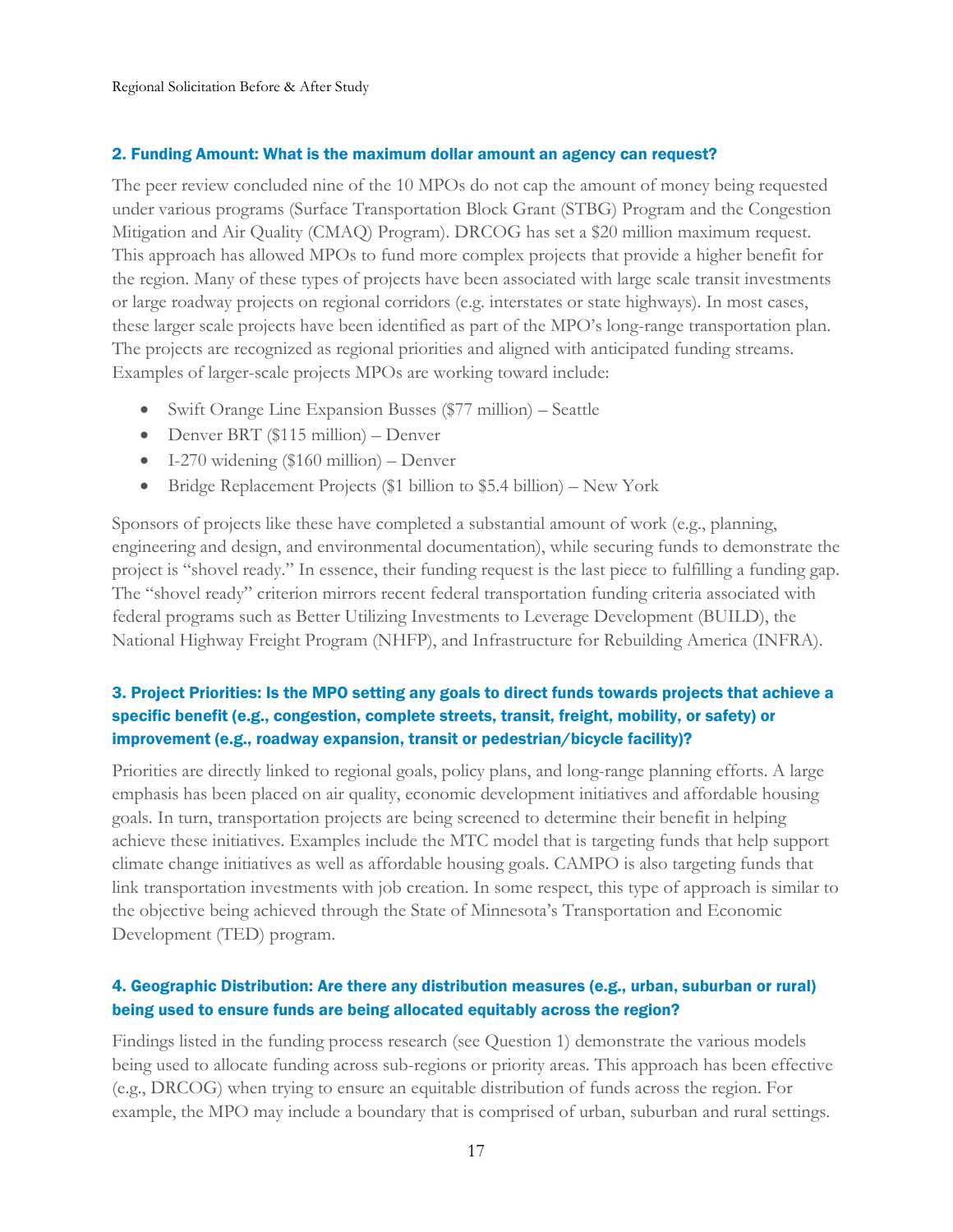Each setting has their own transportation needs and challenges. In turn, the sub-regions do not need to compete against one another (e.g., urban vs. rural).

This approach has resulted in some challenges for the MPOs. Allocating funds across the region can limit the opportunities to fund larger-scale projects (see Question 2) that provide higher regional benefit. It is also important to recognize there may be legislative hurdles associated in the suballocation of federal funds. Further research is needed before pursuing this approach.

# 5. Scale of Projects: Is funding going towards more complex projects that achieve a higher regional benefit?

In recent years, the MPOs have programmed or are in the process of programming projects that achieve larger regional benefits (see Questions 2 to 4). This approach has influenced some of the funding formulas by directly allocating larger pots of money towards these types of investments, while reserving funds for smaller scale projects at an agency request.

# 6. Social Equity Measures: What type of equity measures are being used to score projects?

There has been a stronger shift in regional policies that address social equity measures. These shifts are primarily recognized in the MPOs' regional policy plans or long-range transportation plans. Precedent examples include CAMPO and MTC, which have placed a larger emphasis on linking transportation projects with economic development and housing goals. This shift has largely been influenced by state legislation in North Carolina and California, respectively.

Social equity measures are being addressed more directly through the Title VI process and the identification of environmental justice areas in long-range transportation plans and environmental documents.

- **Title VI:** Title VI of the Civil Rights Act of 1964 protects people from discrimination based on race, color, and national origin in programs and activities receiving federal financial assistance. The Federal Transit Administration (FTA) works to ensure nondiscriminatory transportation in support of its mission to enhance the social and economic quality of life for all Americans. The FTA Office of Civil Rights is responsible for monitoring FTA recipients' Title VI programs and ensuring their compliance with Title VI requirements.<sup>[ii](#page-34-1)</sup>
- **Environmental Justice Areas:** "Executive Order 12898 (EO12898) requires each federal agency to achieve "environmental justice…by identifying and addressing, as appropriate, disproportionately high and adverse human health or environmental effects of its programs, policies, and activities on minority populations and low-income populations..."[iii](#page-34-2)

# 7. Before & After Results: Is the MPO conducting any follow-up evaluations to identify the impacts federally funded projects have on the region?

The peer review did not discover any studies being done to report the before & after results of transportation projects that have received federal funds. However, projects that have received CMAQ funding are required to report their outcomes. For example, States submit annual reports of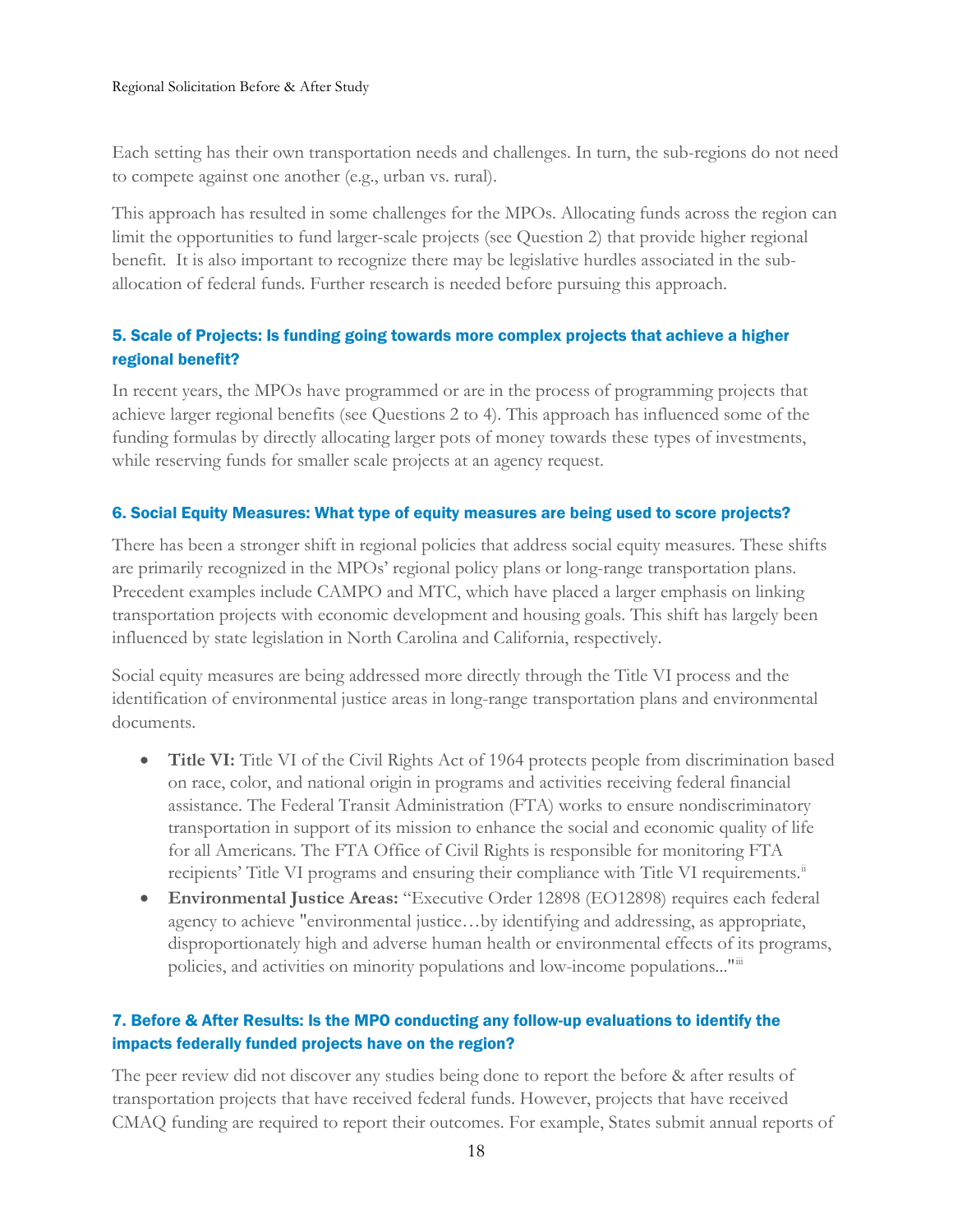their CMAQ obligations each March. The annual reports should reflect all of the projects for which CMAQ funds were either obligated or de-obligated. The FHWA uses these yearly submissions to maintain an active database of CMAQ investments, trends within the program, and other anecdotal information focusing on the program's performance. The annual reports are submitted through the CMAQ Tracking System and the project database is available through the CMAQ Public Access System.<sup>[iv](#page-34-3)</sup>

The MPOs noted some reporting is being done indirectly through their performance measure requirements.

# 8. Safety Funds: How does the MPO handle the solicitation of High Safety Improvement Projects (HSIP)?

The Highway Safety Improvement Program (HSIP) is a core federal-aid program meant to achieve a significant reduction in traffic fatalities and serious injuries on all public roads, including non-stateowned roads and roads on tribal land. The HSIP is legislated under Section 148 of Title 23, *United States Code* (23 U.S.C. 148) and regulated under Part 924 of Title 23, Code of Federal Regulations (23 CFR Part  $924$ ).

The HSIP requires a data-driven, strategic approach to improving highway safety on all public roads with a focus on performance. The HSIP program is typically implemented through a state's department of transportation. The peer review did not discover any of the MPOs playing an active role in the HSIP process. However, it is important to recognize that other MPOs outside of this peer review have played a role in the HSIP process by helping set criteria and selecting projects (e.g., Northwest Indiana Regional Planning Commission and the Bismarck-Mandan, ND, MPO). In these instances, the implementation and administration of the HSIP program is within the control of the DOT to maintain consistency in the federal reporting process.

MPOs also play an active role in helping establish HSIP performance measures and targets.

# 9. Technology: How does the MPO handle connected and automated vehicle (CAV) projects? Have CAV projects been funded? Any challenges faced with funding CAV projects?

The peer review discovered that most MPOs do not have any CAV projects within their current TIP. Though, many of the MPOs have indicated that they are currently in the process of drafting their next LRTP, which will include content and clarity regarding the future of CAV within their region. The peer review suggests the MPOs are currently tackling this topic and more information in their planning efforts will be released in the next year or two. Other items to note include:

- SEMCOG (Detroit, MI) has started to include dedicated short-range communication devices within new traffic signal devices funded in the TIP.
- SEMCOG (Detroit, MI) is currently putting together a taskforce to develop policy and actions for CAV.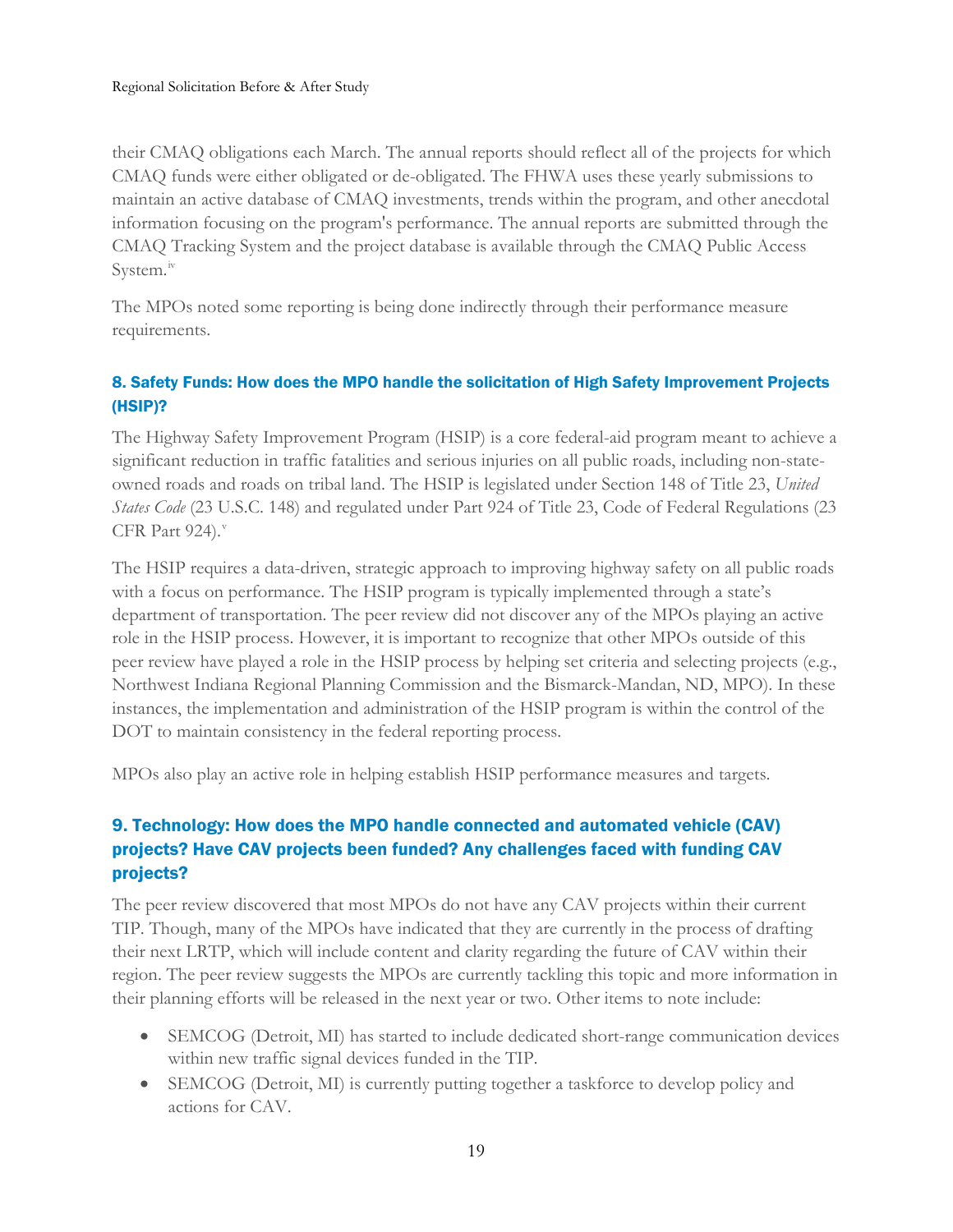• NCTCOG (Dallas, TX) has the Automated Vehicle funding program. This program is in place to advance automated vehicle testing, infrastructure, and deployment in the region. Current projects include the Texas Automated Vehicle Proving Ground in Arlington, Automated Vehicle Infrastructure (511DFW Data Portal), and Multi-purpose "Mover" prototyping.

# 10. CMP Approach and Methods: Is the MPO's Congestion Management Process (CMP) being used to help inform the selection of projects?

MTC demonstrated the strong connection between the CMP and its regional solicitation process. One of the primary sources to identify priority projects evolved from the county congestion management programs. In general, MPOs are using the CMP as a resource to identify priority projects, while informing their long-range planning initiatives. The CMP also plays an important role in helping identity eligible projects under the Congestion Mitigation and Air Quality Improvement Program (CMAQ).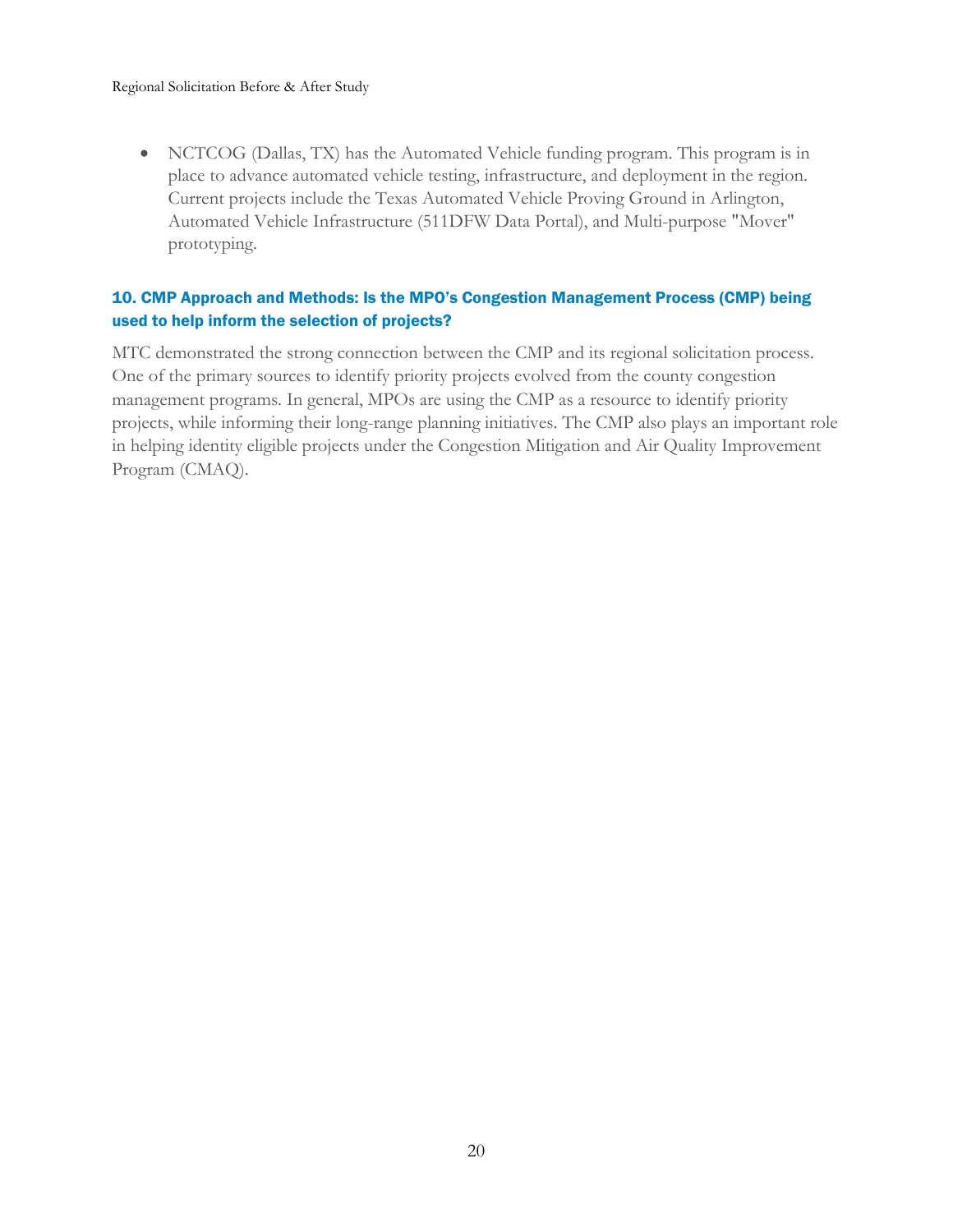# <span id="page-20-0"></span>Before & After Study

The purpose of this effort was to document the regional benefits achieved through the Regional Solicitation and the Highway Safety Improvement Program (HSIP). This was achieved by using a performance-based approach that evaluates the before & after conditions associated with a built project.

Projects chosen for this evaluation were based on available data sets to assess their before & after conditions and came mostly from the 2007, 2009, and 2011 funding cycles. Many of the projects funded as part of the 2014 Regional Solicitation are still being implemented or are too early after their built date to evaluate the after condition.

# <span id="page-20-1"></span>Performance Measures

The Regional Solicitation process allocates federal funds for projects in local communities to address their regional transportation needs. Since the early 1990s, these funds have been distributed through a competitive solicitation process with a foundational value that the process be objective, transparent, data-driven, and performance based. The performance measures used to evaluate the before & after were selected to help align the Regional Solicitation prioritization criteria with new federal performance targets. Overall, the selected measures will help identify a project's direct or indirect benefit in achieving the region's performance targets and transportation goals.

# <span id="page-20-2"></span>Performance Measure #1: Roadway Congestion

# Performance Measure Objective:

• Determine if congestion benefits due to the project have been achieved by evaluating the peakhour intersection delays or speed data under no build and build conditions.

# Number of Projects Evaluated:

• A total of 16 built roadway projects were evaluated from the 2007, 2009, 2011 and 2014 Regional Solicitation funding cycles. Three of these were from the 2014 Regional Solicitation funding cycle.

# Methodology Notes:

- 2007, 2009 and 2011 project applications:
- The congestion reduction measure for the 2007, 2009 and 2011 project applications required a calculation based on the one-way peak hour volume divided by capacity (number of lanes), resulting in a V/C ratio.
- The congestion benefits were determined by conducting a no-build (without improvement) and build (with improvement) condition Synchro analysis.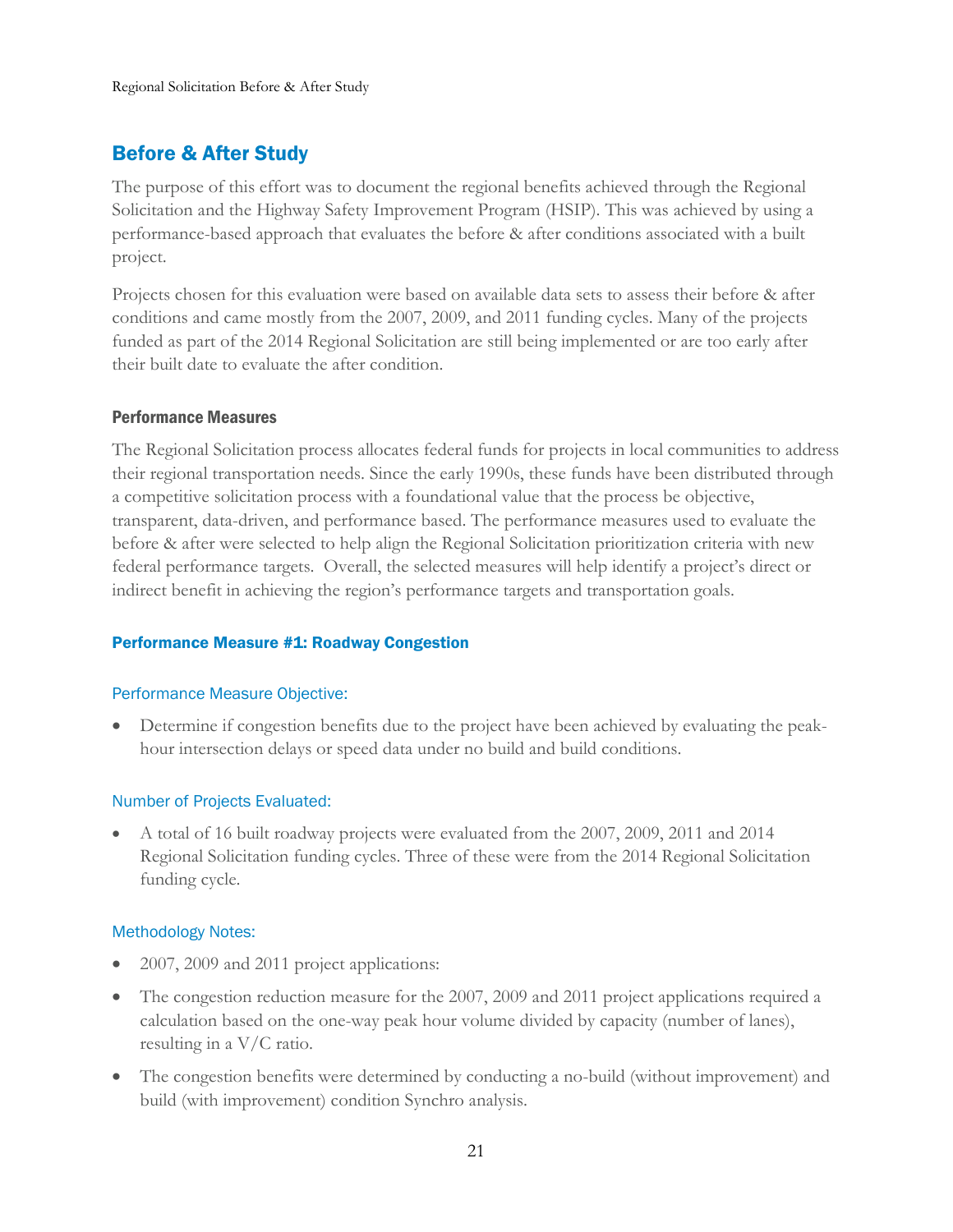- Local government agencies were contacted to determine what current intersection volumes were available.
- If not available, new turning movement counts were collected.
- 2014 project applications:
- Due to the build and inspection dates of the 2014 roadway projects, it was too early to evaluate intersection volumes with a no build & after condition Synchro analysis.
- A before & after speed analysis was conducted using StreetLight LBS and GPS data.
- One month of speed data taken before & after project construction was utilized for the analysis. Data from the years 2015 to 2018 was used for the analysis.
- The StreetLight LBS data has more data points that are gathered less frequently, which makes the data set less precise than the GPS data, which has fewer data points that are collected more frequently. Using the LBS data requires more averaging and interpolation since it is collected less frequently.

# 2007, 2009 and 2011 Findings:

- The analysis results for the 13 roadway projects are as follows:
- Total delay for the intersections was reduced for six applications with an average overall delay reduction of 55%.
- Total delay for the intersections remained the same for seven applications, although some had improvements by approach.
- The total delay reduction for the intersections are reported as a percent reduction versus the actual reduction in delay. The reason for this is that the reduction in delay is identified as a value of seconds per vehicle entering the intersection. A majority of the reductions in delay are small in value but the percent reduction can be much higher. For instance, a reduction in the delay per vehicle from 30 seconds to 15 seconds is 15 seconds but a 50% decrease.

# 2014 Findings:

- The analysis results for the three roadway projects are as follows:
- All three projects experienced a reduction in speeds during the a.m. and p.m. peak hours based on the StreetLight LBS data. The average speed reduction was four miles per hour.
- All three projects experienced an increase in speeds during the a.m. and p.m. peak hours based on the StreetLight GPS data. The average speed increase was two miles per hour.
- The low number of projects did not provide enough information for conclusive results to demonstrate a benefit.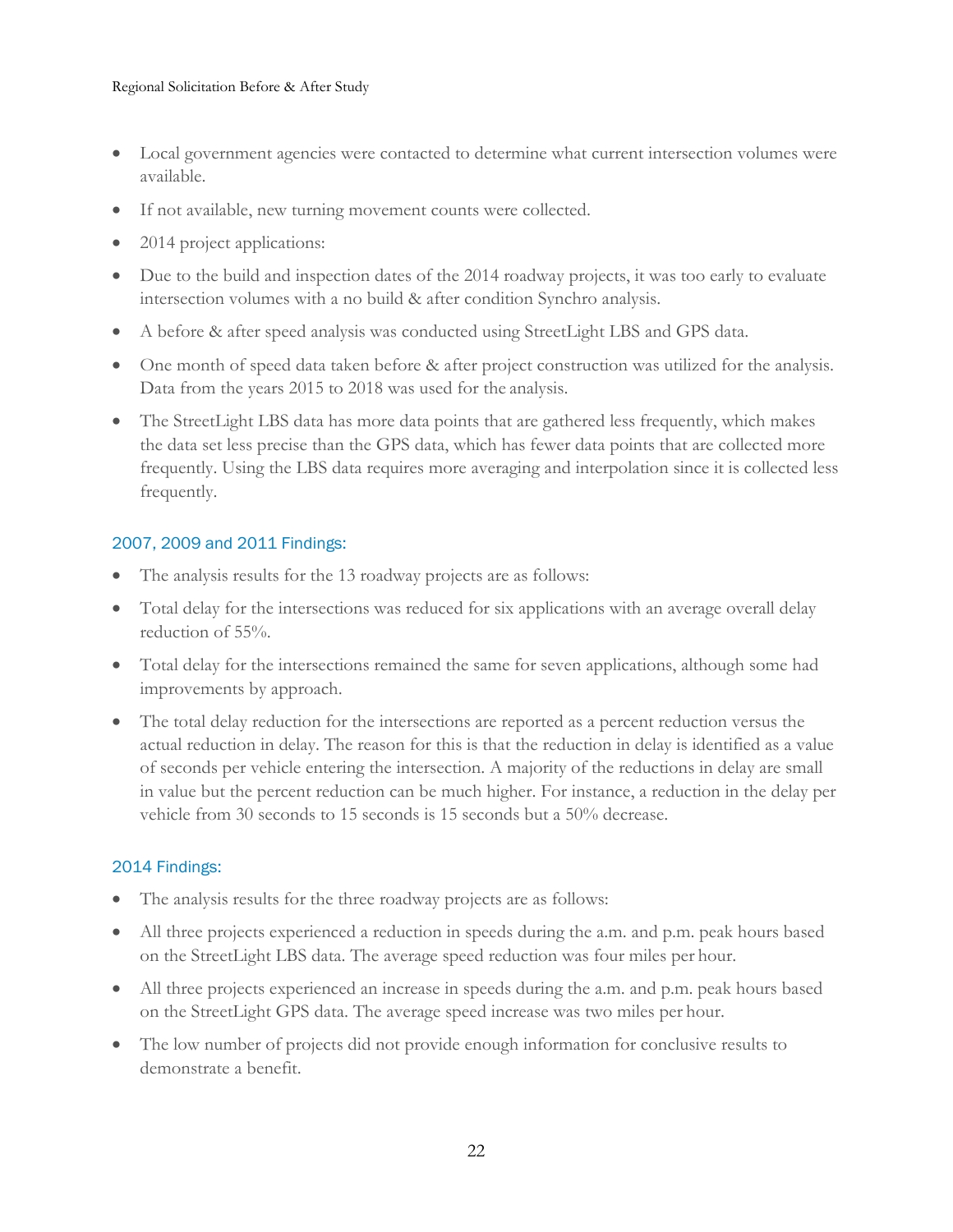### Recommendations:

- The 2014 Regional Solicitation funding cycle included a new methodology for the congestion measure that required the applicant to analyze the worst-case intersection within the project limits using current peak hour intersection volumes. The intersection operations analysis should be conducted using Synchro, with and without the project improvement. The congestion measure should be evaluated for the 2014 project applications in the future as more time has elapsed since the projects were built.
- Further discussion is needed to determine whether the congestion measure is expanded to include a before & after speed analysis using the StreetLight data. The project application could require the before speed data at a particular location, to be evaluated at a later date for after build conditions.

### <span id="page-22-0"></span>Performance Measure #2: Roadway Safety

### Performance Measure Objective:

• Determine if roadway safety benefits due to the project have been achieved by evaluating crash data.

### Number of Projects Evaluated:

• A total of 18 built roadway projects were evaluated from the 2007, 2009, and 2011 Regional Solicitation funding cycles. This section does not include projects from HSIP solicitations, which are discussed in Performance Measures 7 and 8. Projects from the 2014 Regional Solicitation funding cycle were not evaluated due to build dates and lack of crash data. Interchange projects were not analyzed due to the difficulty in comparing the after condition with an interchange.

# Methodology Notes:

- Reviewed the crash reduction analysis and before conditions submitted in the roadway project applications.
- Used Minnesota Crash Mapping Analysis Tool (MnCMAT) data to assess after crash conditions. Based on the confirmed build dates for the projects, the available crash data was not consistent and ranged from one to three years of data.

# 2007, 2009 and 2011 Findings:

• The crash reduction measure for the 2007, 2009 and 2011 project applications required a calculation to determine the number of total crashes reduced due to improvements on the roadway project. In addition, the MnDOT crash listing and diagram is required. However, a specific methodology is not required.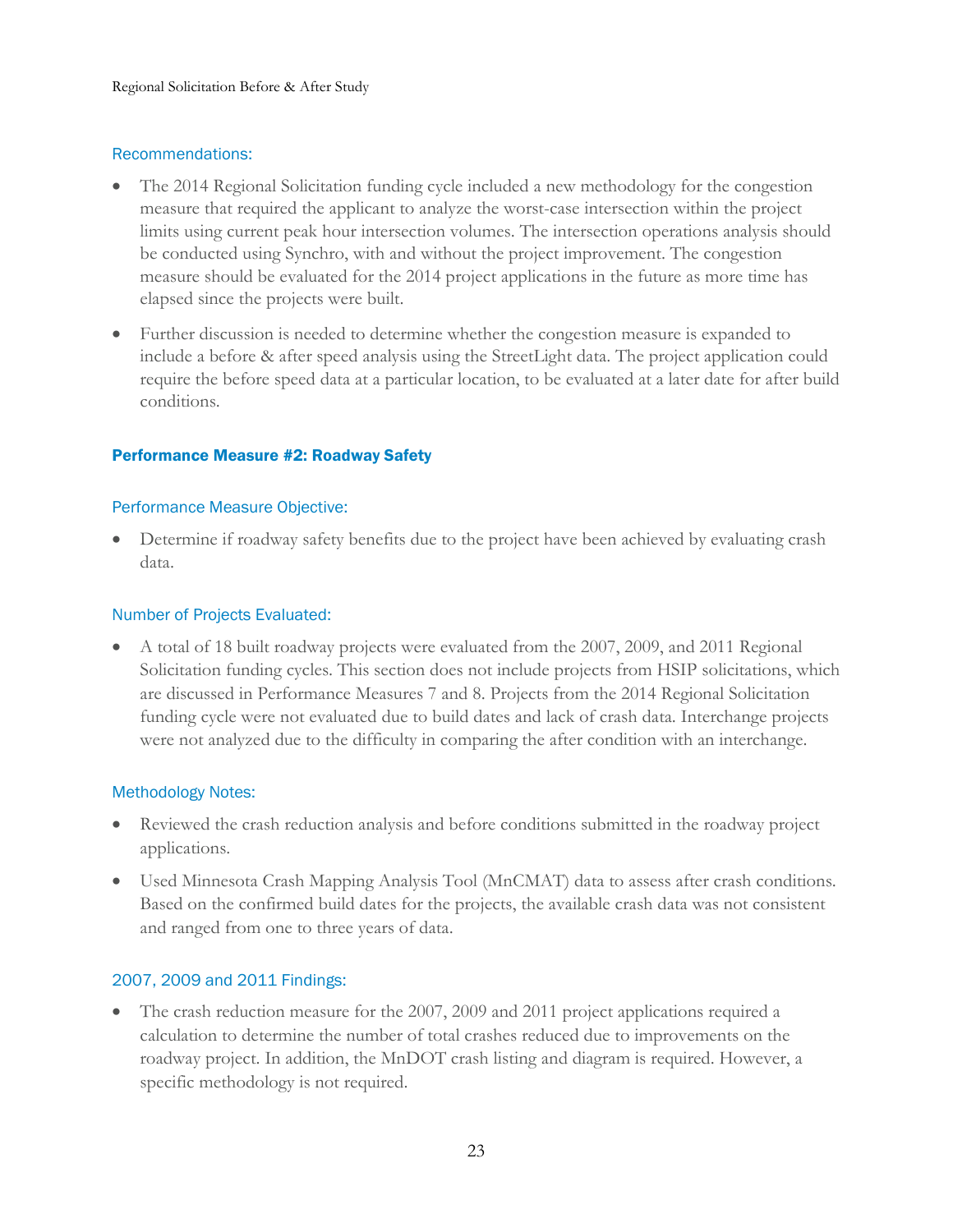- Upon review of the project applications, there was variation in the methodology used to calculate the crash reduction. The analyses included total crash reduction, a more detailed approach with injury and property damage crashes identified, and the highest level of detail with specific crash types identified. In addition, the source of the crash reduction factors varied as the applicants had the flexibility to use a solid resource of their choice.
- The crash analysis results for the 18 roadway projects are as follows:
- Note the reduced reliability of these results due to discrepancies in the crash data provided.
- Four projects met or exceeded the total crash reduction benefit (percentage) identified in the project application.
- Fourteen projects did not meet the total crash reduction benefit (percentage) identified in the project application.
	- Although not the full percentage, six projects did experience a reduction in overall crashes. However, of these six projects, one project saw an increase in injury type crashes and one project saw an increase in property damage type crashes.
	- Eight projects saw an increase in total crashes. Crash type was not determined as there was a lack of consistency in the detail of the before crash data in the applications.
- Note: The results focus on the number of crashes (increase/decrease), but does not take into account crash rates or the change in daily volumes.

### Recommendations:

- The safety measure included in the roadway project applications for the 2014 Regional Solicitation was significantly changed to provide clear direction for all applicants. It uses the HSIP benefit/cost worksheet; states that all crash types and severities need to be identified in the worksheet, including bicycle and pedestrian crashes; and provides a specific FHWA resource for crash modification factors. These modifications addressed the variation in methodology stated in the findings and provide a fair basis for all applicants.
- The safety measure should continue to be evaluated over time as additional years of crash data become available to evaluate projects including and after the 2014 Regional Solicitation funding cycle.

### <span id="page-23-0"></span>Performance Measure #3: Transit

### Performance Measure Objective:

• Determine if transit ridership projections have been achieved.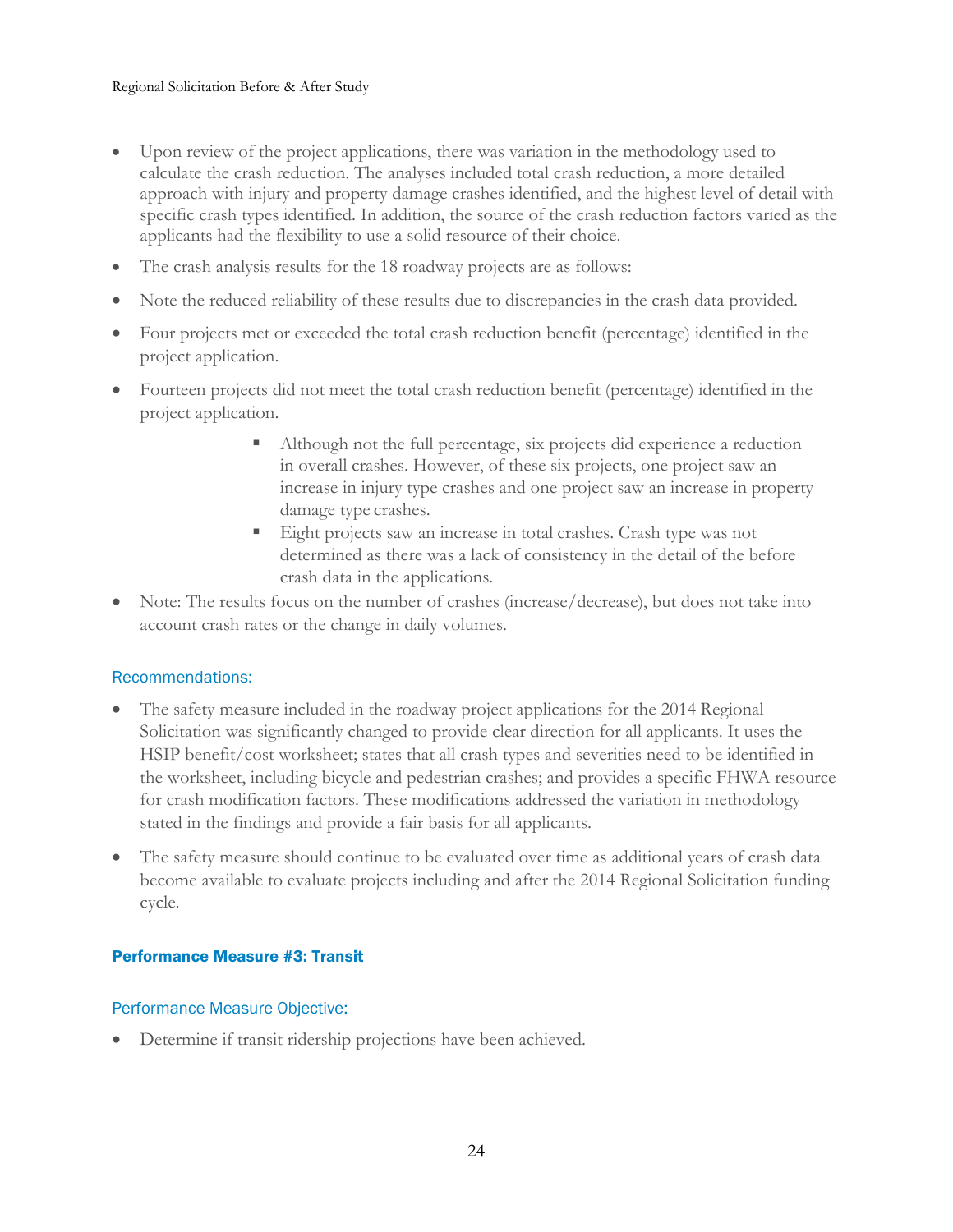# Number of Projects Evaluated:

- A total of 26 transit projects have been funded and programmed through the 2007, 2009, 2011 and 2014 Regional Solicitation funding cycles. Funded projects were implemented by various transit providers (Metro Transit, SouthWest Transit, Minnesota Valley Transit Authority and Maple Grove Transit).
- After investigating the status of the 26 awarded applications, it was determined that 10 of the projects had either not yet been implemented, had an uncertain implementation date, or had funds reallocated. Detailed evaluation proceeded with the remaining 16 awarded projects and maintained representation from all four transit agencies. Nine (60%) of the 16 applications were from one provider and the remaining seven were from three providers and one city.

### Methodology Notes:

- Some projects could not be reviewed, because it could not be determined when or if the project had been implemented.
- The analysis considered the following data sets for the 2007, 2009 and 2011 CMAQ applications:
- Existing routes: current average boardings per trip
- New routes: projected average boardings per trip
- Estimate of ridership at park and ride facility
- The analysis considered the following data sets for the 2014 Transit Expansion and Transit Modernization applications:
- New annual riders
- Service type
- Park and ride express routes (Minneapolis and St. Paul only): 2020 forecast park and ride demand estimation model – ridership estimate (3rd year)
- Transitway projects: forecast data ridership estimate (3rd year)
- Urban and suburban local/express routes: Peer routes to develop ridership estimate (most recent annual ridership available)
	- o Existing transit routes: annual riders
- Each transit provider was contacted for actual new ridership data and their methodology used for tracking the data.
- Actual new ridership is defined as total ridership after implementation (total ridership after implementation – original ridership) equals new riders.
- New riders is then compared to projected ridership from the grant application.
- Eight of the 16 projects had original ridership prior to the project and the other eight did not have original ridership (a base of zero was then used).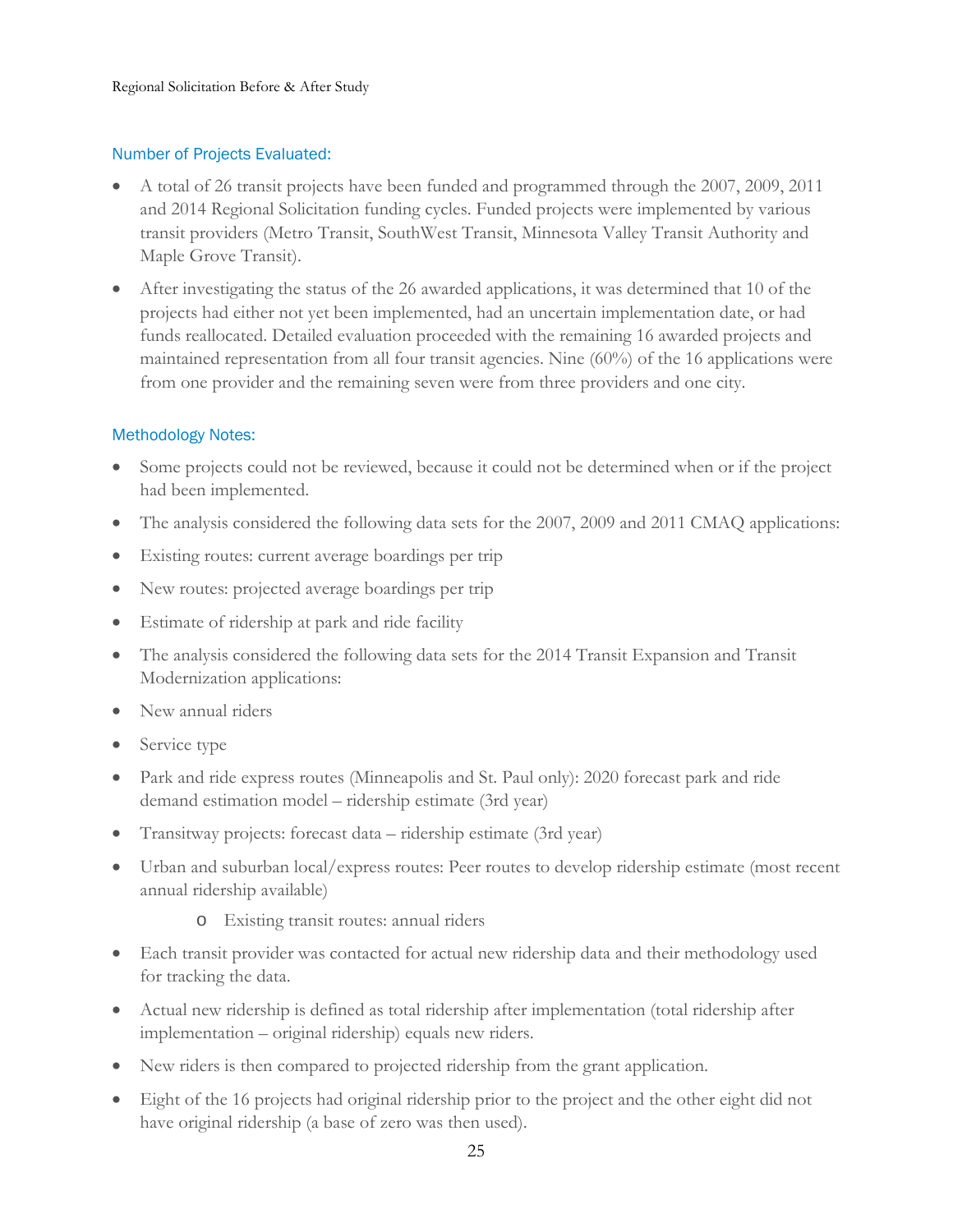- The Actual New Ridership methodology, documented by the providers, consistently used route ridership per trip based on data submitted to the Metropolitan Council on a quarterly service since service began. This methodology is consistent with how Projected New Ridership was calculated in the applications. In some cases, estimates were used when the actual numbers have not yet been reported, such as October 2018 - January 2019. The study found that there were nuances that had to be worked with, such as restructuring of routes from those listed in the grant and how to address any impact to ridership or service initiation (to calculate the third year in service).
- Metropolitan Council staff helped identify alternative methodologies if a transit agency was not comfortable sharing Automated Passenger Counting data. This applied to park-and-ride projects. A suggestion was proposed to the transit providers to base actual ridership on third year observed park-and-ride vehicle counts. There were comments that observed park-and-ride vehicle counts miss ridership from carpool, kiss and ride, walk-up, etc. It was suggested that if this methodology is applied to consider a multiplier to account for those riders. In terms of this study, for two park-and-ride projects, the observed park-and-ride vehicle counts (no multiplier) were applied since ridership counts by route and trip were not provided. The remaining parkand-ride projects applied ridership counts by route and trip (data provided by provider).

# Findings:

- Seven of the 16 projects were a park-and-ride or station and the other nine were bus purchase/operations and technology.
- As mentioned above, the performance measure identified to evaluate the before & after conditions associated with the built project was Projected New Ridership (from application) compared to Total Ridership after Implementation (third year of operation).

Ridership totals (2007, 2009, 2011 and 2014):

- o Projected new ridership: 5.6 million (28% increase)
- o Total new ridership: 8.9 million (44% increase)

The Green and Blue Line LRT projects played a significant role with 7.4 million out of the 8.9 million total new ridership as a result from these projects. The remaining 14 projects resulted in a total new ridership of 1.5 million.

- All but two of the 16 projects resulted in positive transit ridership returns.
- Four of the 16 projects outperformed their projected new ridership projections (three transitways and one park-and-ride), and 12 projects did not meet their projected expectations.
- The projects resulted in new riders, but the application did not provide accurate predictions.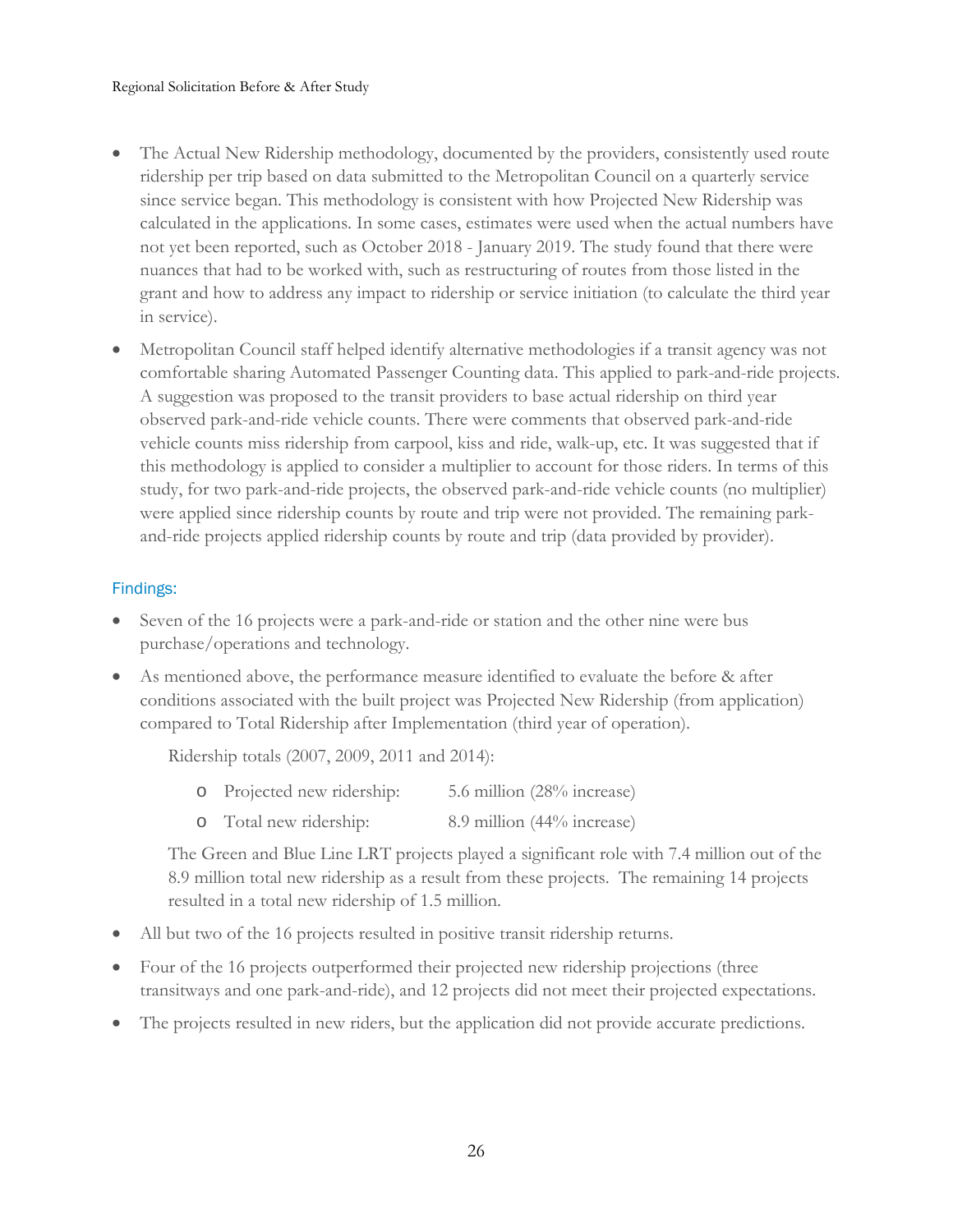### Recommendations:

- For consistency, the application should provide a consistent methodology on how to calculate projected new ridership.
- Existing ridership by route, projected ridership by route, etc.
- Clearly define data required, and the methodology, for calculating actual new ridership.
- Which routes were in place prior to the project; how did these routes change, if at all; change, what new routes were introduced; and ridership for current routes (third year)?
- Improve tracking of project implementation.
- Determine the "why" when there is a wide range between projected and actual numbers.

# <span id="page-26-0"></span>Performance Measure #4: Bicycle & Pedestrian Safety

### Performance Measure Objective:

• Determine if pedestrian and bicycle safety benefits have been achieved by evaluating crash data.

### Number of Projects Evaluated:

• A total of 44 pedestrian and bicycle projects have been funded and programmed through the 2007, 2009, 2011, and 2014 Regional Solicitation funding cycles. Thirty-four of those projects have been built and were evaluated as part of this performance measure.

### Methodology Notes:

- Utilized MnCMAT data provided by MnDOT for the years 2007 through 2017.
- The reduction was determined by calculating the average number of crashes that occurred before & after the project was built. This methodology had different results for each project. For example, a project built in 2009 would have only considered two years of before data and eight years of after data.
- The methodology is qualitative in nature. The recommendations provide suggestions for different approaches to produce stronger quantitative results.

# Findings:

- The number of pedestrian and bicycle crashes have been reduced within a half-mile buffer of the built projects:
- Reduction of 93 pedestrian and bicycle crashes.
- Reduction of 68 bicycle crashes.
- Reduction of 25 pedestrian crashes.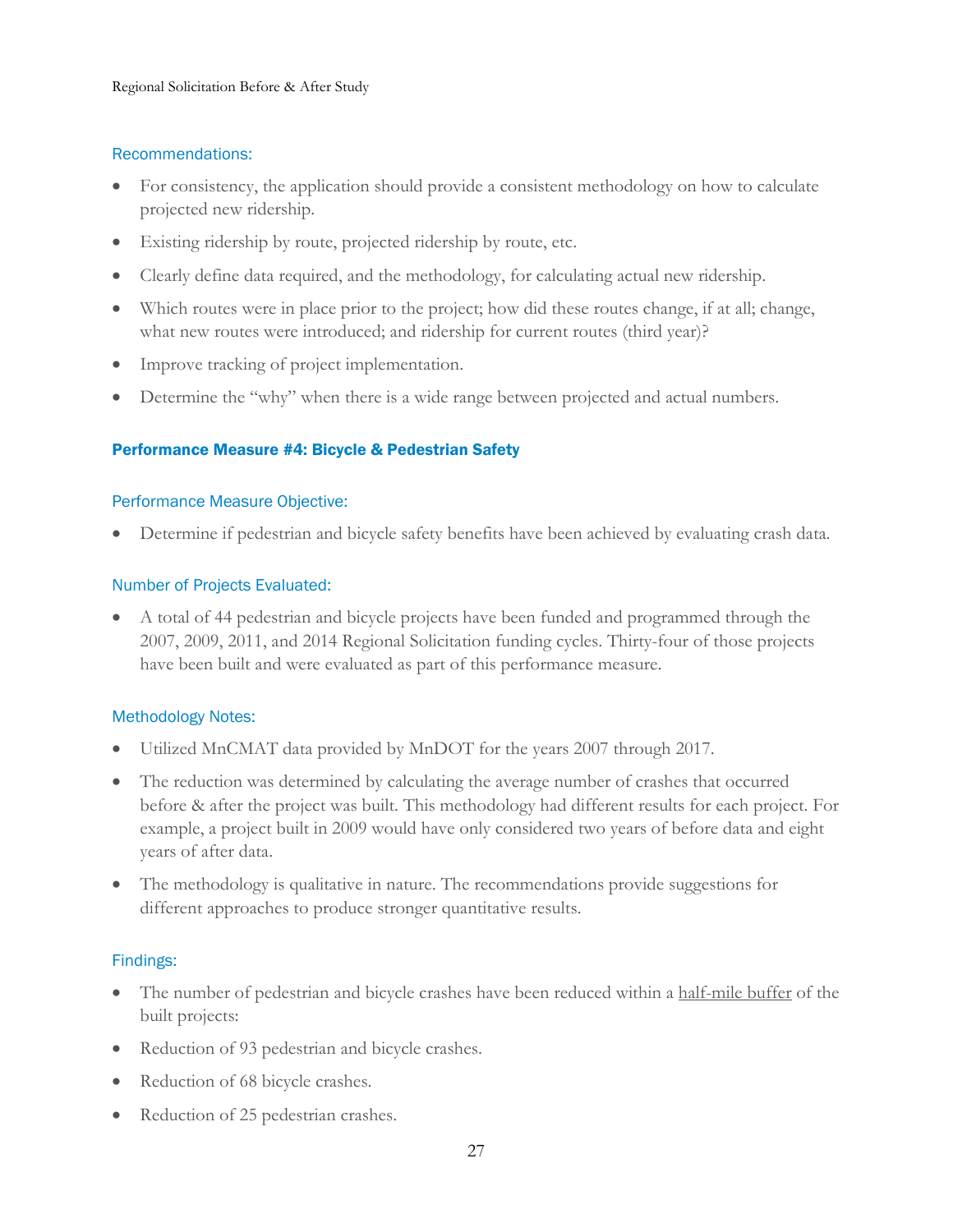- Built projects have resulted in a reduction of fatalities. This has resulted in an annual reduction of one fatality.
- The number of pedestrian and bicycle crashes have been reduced within a quarter-mile buffer of the built projects:
- Reduction of 18 pedestrian and bicycle crashes.
- Reduction of 17 bicycle crashes.
- Reduction of one pedestrian crash.
- Built projects have resulted in a reduction of fatalities. This has resulted in an annual reduction of one fatality.
- In general, the findings suggest the projects have helped support a safer pedestrian and bicycle environment.

### Recommendations:

- The measure should continue to be evaluated over time as additional years of crash data become available. Built projects should be evaluated with at least five years of before data and five years of after data.
- The measure should be expanded to look at the type of improvements and crashes associated with a project. A safety analysis at key locations will also help determine the type of safety benefits being achieved through various improvements.

# <span id="page-27-0"></span>Performance Measure #5: RBTN Contribution

### Performance Measure Objective:

• Tabulate the number of bikeway miles funded and programmed and their contribution to the Regional Bicycle Transportation Network (RBTN).

# Number of Projects Evaluated:

- The following number of projects were included as part of the performance measure:
- Twenty-six bikeway projects that were programmed or built as part of the 2007, 2009, 2011, and 2014 Regional Solicitation funding cycles.
- Twenty-three bikeway projects that were programmed or built as part of the 2016 and 2018 Regional Solicitation funding cycles.
- Eighteen roadway expansion or reconstruction projects with bikeway facilities that were programmed or built as part of the 2007, 2009, 2011, and 2014 Regional Solicitation funding cycles.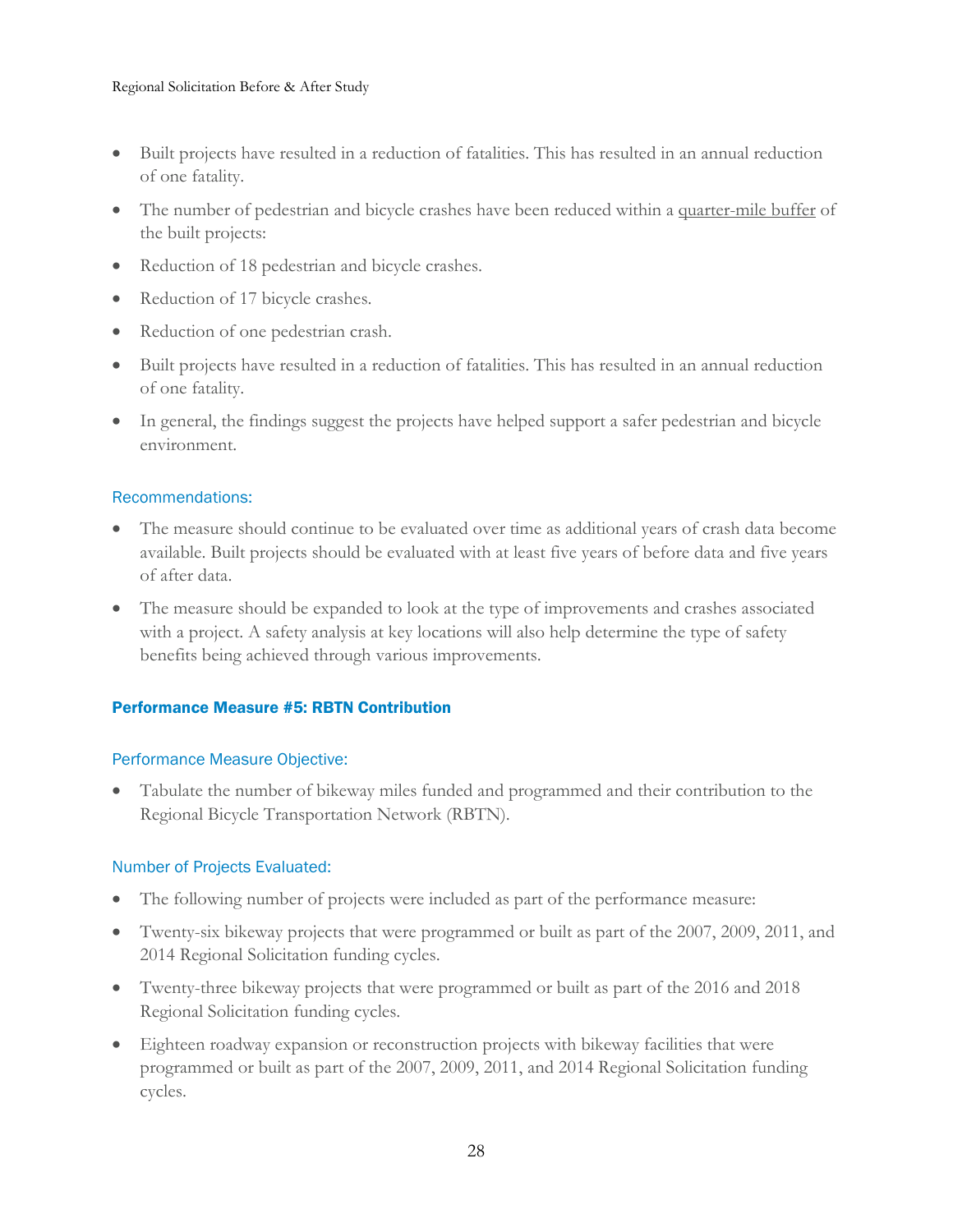# Methodology Notes:

- Programmed projects dating back to the 2007 Regional Solicitation funding cycle were mapped in GIS. The locations were determined by the application and Transportation Improvement Program (TIP) description.
- Each project was coded in GIS to determine if its location was part of a RBTN Alignment or RBTN Corridor. A project's contribution to the RBTN was only considered if the project was funded after 2014, when the RBTN was established; therefore, older projects (built before 2014) would not be consistent with the regional guiding principles used in determining the RBTN Corridors.
- Safe Routes to School (SRTS) and Pedestrian Facilities projects were excluded from this analysis.

# Findings:

- Approximately 73 miles of bikeway facilities have been built or programmed, contributing 55 miles to the RBTN (see Figure 1).
- The roadway expansion and reconstruction funding categories have helped build 19 miles of bikeway facilities. Approximately seven miles are part of the RBTN.
- The projects noted above have contributed 62 bikeway miles to the RBTN network or 4.23% of the overall RBTN (1,453 miles):
- Tier 1 Bikeway Alignment approximately 27.5 miles
- Tier 2 Bikeway Alignment approximately 20.2 miles
- Tier 1 Bikeway Corridor (projects built after 2014) approximately 8.3 miles
- Tier 2 Bikeway Corridors (projects built after 2014) approximately 6.1 miles

# Recommendations:

- Roadway projects have provided contributions to the RBTN but should not be viewed as a major contributor in developing the RBTN network.
- Regional data sets should be expanded to determine the type of facilities (bicycle or pedestrian) that exist today. This type of data will provide a more accurate picture of gaps in the RBTN.

### <span id="page-28-0"></span>Performance Measure #6: Pedestrian/Bicycle Connections Achieved

### Performance Measure Objective:

• Document the number of desirable destinations (e.g., jobs, homes, recreation, shopping, etc.) connected/linked by built or programmed pedestrian or bikeway projects.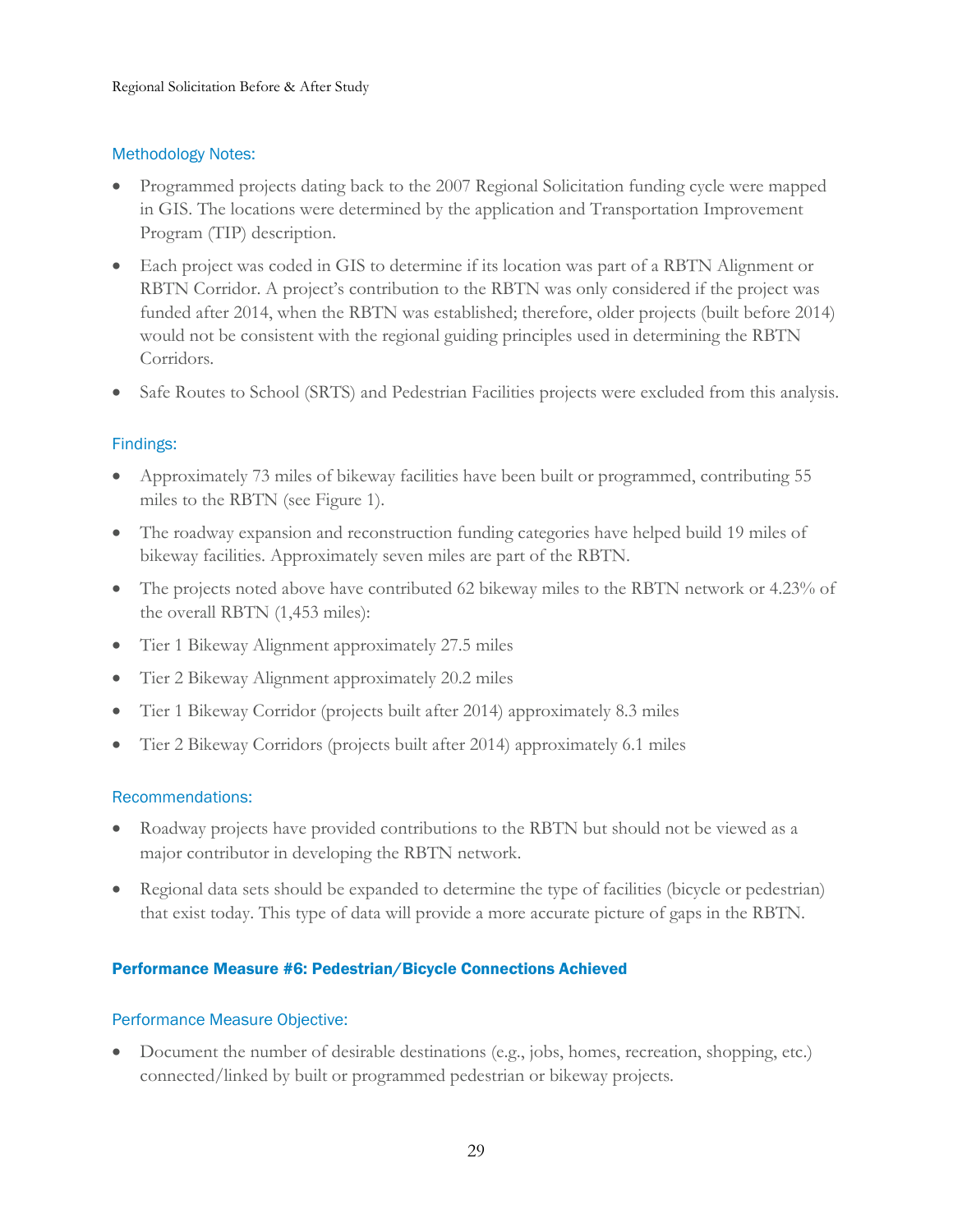### Number of Projects Evaluated:

- A total of 58 projects were evaluated:
- Twenty-six bikeway projects that were programmed or built as part of the 2007, 2009, 2011, and 2014 Regional Solicitation funding cycles.
- Twenty-three bikeway projects that were programmed or built as part of the 2016 and 2018 Regional Solicitation funding cycles.
- Three pedestrian projects that were programmed or built as part of the 2007, 2009, 2011, and 2014 Regional Solicitation funding cycles.
- Six Safe Routes to School (SRTS) projects that were programmed or built as part of the 2007, 2009, 2011, and 2014 Regional Solicitation funding cycles.

# Methodology Notes:

- Each project was mapped and analyzed in GIS. The following data sets were used to determine the findings:
	- o **Job and Activity Centers:** Data was obtained through the Metropolitan Council. The job and activity centers describe contiguous areas where there are at least 1,000 jobs and the employment density is at least 10 jobs per net acre. The data also includes some regionally significant manufacturing and distribution centers that have at least 1,000 jobs but densities less than 10 jobs per acre.

One-hundred and seven (107) centers are defined. Nearly two-thirds of all jobs in the seven-county Twin Cities metropolitan area are located within the job and activity centers. The job and activity centers are classified into six scaled categories based on total employment or special recognition, and five industry types (Major, Professional, Industrial, Activity, and Diversified) based on predominant industry.

In general, job and activity center boundaries follow U.S. Census block boundaries.

o **Job Concentration Centers:** Data was obtained through the Metropolitan Council. Job density displays the most accurately located employment density within the metropolitan area of Minneapolis and St. Paul, Minnesota. Job density is based on employer locations and counts from the Minnesota Department of Employment and Economic Development's (DEED's) Quarterly Census of Employment and Wages (QCEW), which only includes jobs that are covered by the Unemployment Insurance Program (about 90 to 95% of all jobs). Some self-employment jobs might be excluded.

The QCEW data was converted to a smoothly tapered surface of employment values. The resulting data surface provides the best representation of job density in the metropolitan area.

o **Areas of Concentrated Poverty:** Data was obtained through the Metropolitan Council. The Metropolitan Council defines Areas of Concentrated Poverty (ACPs) as census tracts where 40% or more of the residents have family or individual incomes that are less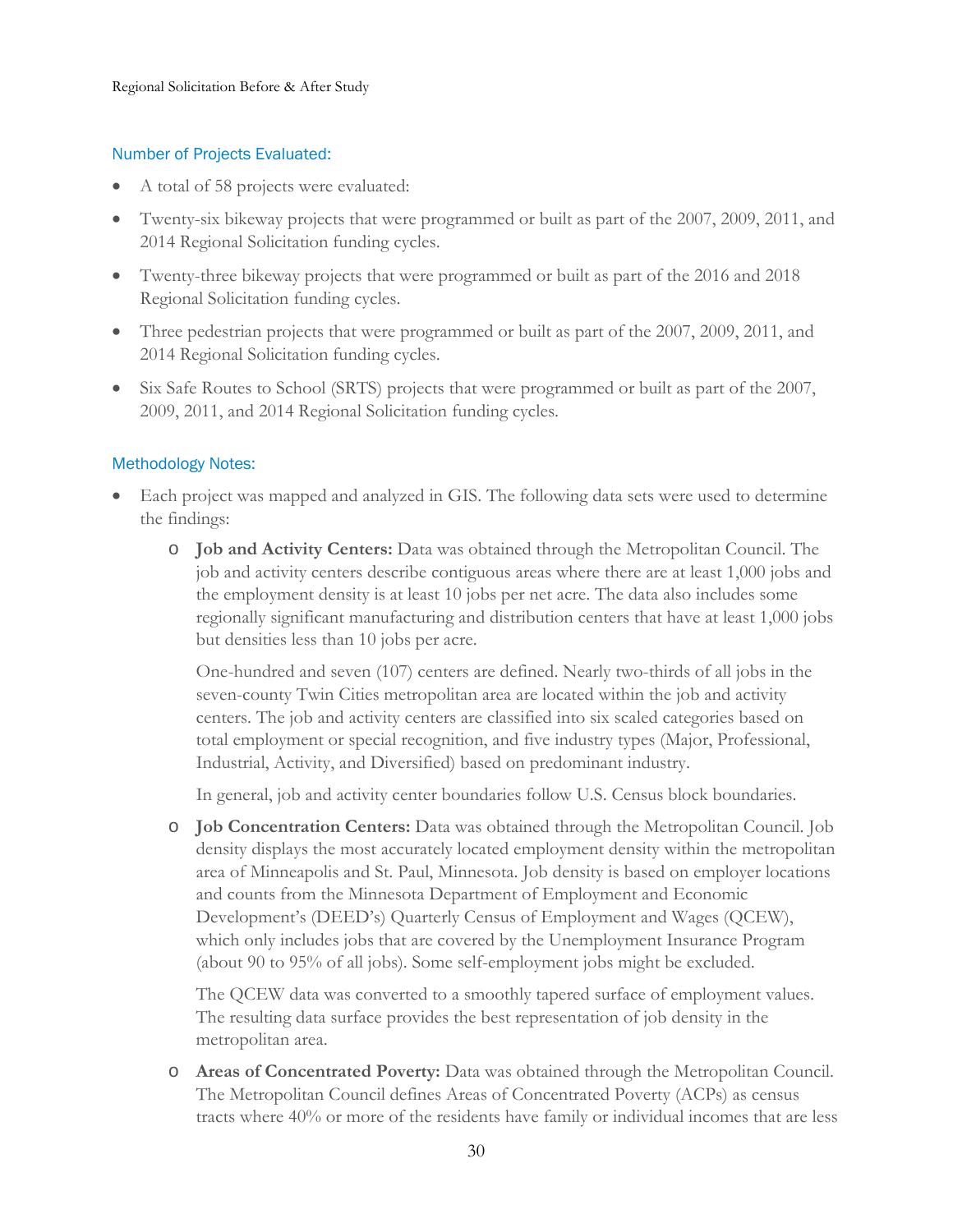than 185% of the federal poverty threshold. In 2017, 185% of the federal poverty threshold was \$46,424 for a family of four or \$23,103 for an individual living alone. Some census tracts that meet this poverty threshold have a large share of college or graduate students. These areas are excluded from the Met Council's defined Areas of Concentrated Poverty census tracts.

To identify areas where people of color experience the most exposure to concentrated poverty, the Council further differentiates Areas of Concentrated Poverty where 50% or more of the residents are people of color (ACP50s).

Note that the Metropolitan Council's Areas of Concentrated Poverty are different from the U.S Department of Housing and Urban Development's Racially / Ethnically Concentrated Areas of Poverty.

# Findings:

- Twenty of the 58 projects (35%) provided a direct or indirect connection to a major job or activity center. This resulted in a total of 23.5 miles out of 76 miles (see Figure 2):
	- o Activity: six projects 5.9 miles
	- o Diversified: two projects 1.6 miles
	- o Industrial: two projects 4.0 miles
	- o Major: four projects 4.9 miles
	- o Professional: six projects 7.0 miles
- Eighteen of the 58 projects (31%) provided a direct or indirect connection to a job concentration center. This resulted in a total of 20.5 miles out of 76 miles (see Figure 3):
	- o 3,000 to 5,999 jobs: seven projects (8.0 miles)
	- o 6,000 to 9,999 jobs: six projects (6.0 miles)
	- o 10,000 to 39,999 jobs: three projects (3.5 miles)
	- o 40,000 to 160,000 jobs: two projects (2.9 miles)
- Thirty of the 58 projects (52%) provided a direct or indirect connection to areas above the regional average of concentrated race and poverty. This resulted in a total of 33 miles out of 76 miles (see Figure 4).
- Seven of the 58 projects (17%) provided a direct or indirect connection to areas of concentrated poverty. This resulted in a total of 9 miles out of 76 miles (see Figure 4).
- Seven of the 58 projects (12%) provided a direct or indirect connection to areas of above the regional average of concentrated race. This resulted in a total of 11 miles out of 76 miles (see Figure 4).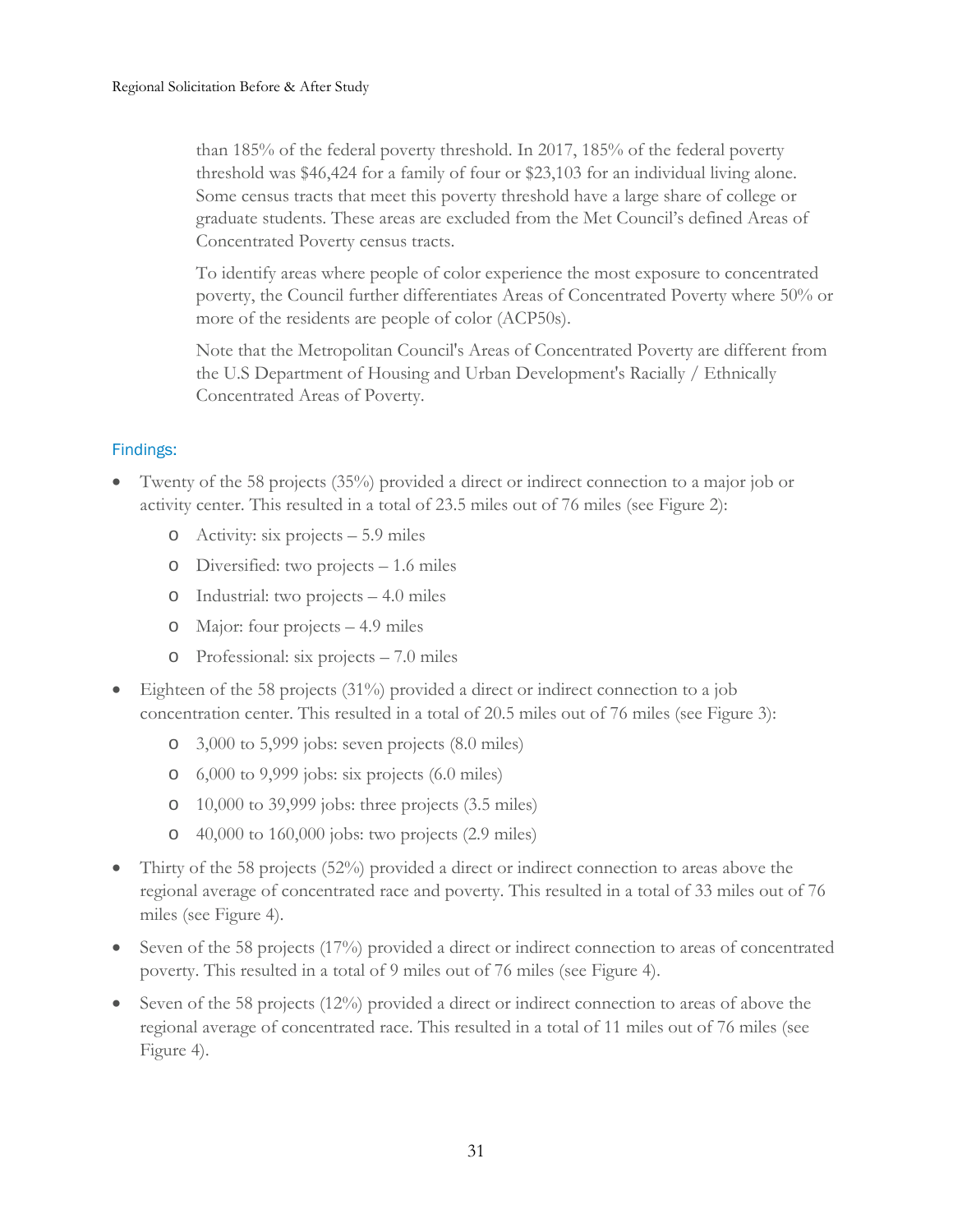### Recommendations:

• At a minimum, the Metropolitan Council should encourage agencies at all levels of government to collect pedestrian and bicycle counts along major pedestrian and bicycle corridors (e.g., RBTN). Historical pedestrian and bicycle counts will provide a stronger baseline of information for evaluating the utilization of a corridor and their connection to destinations.

### <span id="page-31-0"></span>Performance Measure #7: HSIP Safety Benefits

### Performance Measure Objective:

• Determine if roadway and intersection safety benefits have been achieved by evaluating crash data.

# Number of Projects Evaluated:

• A total of 27 built HSIP projects have been evaluated from the 2007, 2009 and 2011 HSIP solicitation as part of this performance measure based on their completeness/built date.

### Methodology Notes:

- Reviewed the HSIP B/C worksheet and before conditions submitted in the application.
- Utilized MnCMAT data to assess after crash conditions. Based on the confirmed build dates for the projects, the available crash data was not consistent and ranged from one to three years of data.
- For the 2007 applications, crash data for the years 2002-2005 was used for the before analysis and crash data for the years 2014-2016 was used for the after analysis. For the 2009 applications, crash data for the years 2005-2007 was used for the before analysis and crash data for the years 2015-2017 was used for the after analysis.
- For the 2011 applications, crash data for the years 2007-2009 was used for the before analysis and crash data for the year 2017 was used for the "after" analysis. The 2011 applications were likely constructed in the years 2015 or 2016. A three-year average was taken for the before crash analysis to provide a comparison with the after crash analysis.

# 2007 and 2009 Findings:

• After reviewing the  $B/C$  worksheets, it was determined applicants are approaching the worksheet differently from one another. For example, some applicants are only reporting specific types of crashes in the spreadsheet to then use only one or two crash reduction factors (highest values) associated with an improvement. This creates difficulty in determining the total crash benefit if all crashes are not reported in the before condition. Approximately 10% of the applications may not have been fully filled out with all reported crashes. In addition, they are not considering a comprehensive analysis of the type of crashes that may occur after the project is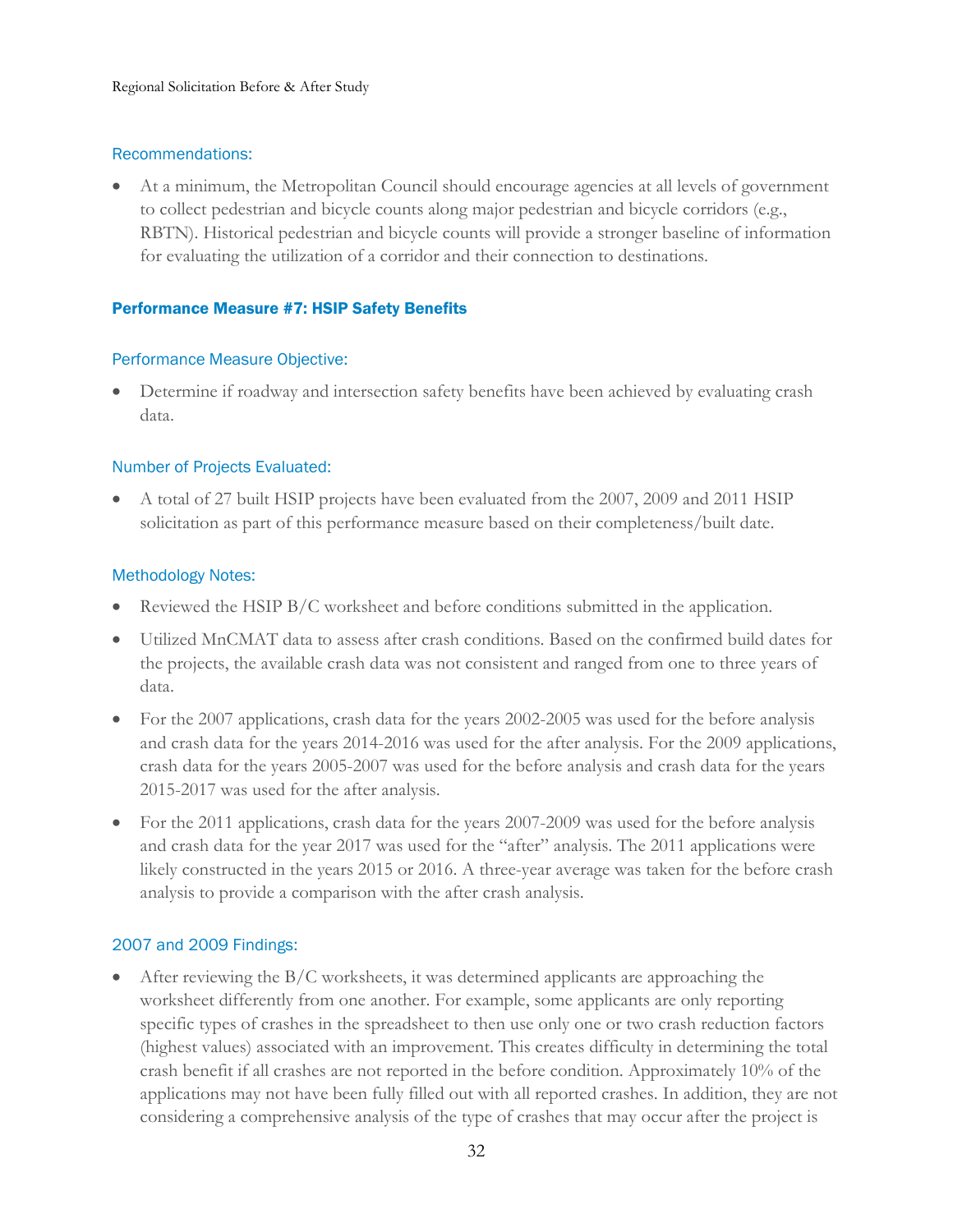built (e.g., applicants are using right-angle crash reduction factors to demonstrate the benefits of a roundabout, without considering the number of sideswipes that may increase).

- The analysis results for the 20 projects are as follows:
	- o Note the reduced reliability of these results are due to discrepancies in how the B/C worksheets were completed.
	- o Twelve projects met or exceeded the specific crash type reduction benefit identified on the B/C worksheet.
	- o Seven projects did not meet the specific crash type reduction benefit identified on the B/C worksheet, but these projects did experience a reduction in total crashes.
	- o One project saw a slight increase (15% with 13 before crashes and 15 after crashes) in total crashes. However, this project did see a 25% reduction in injury type crashes.
- Overall the following severity was observed for the project applications included in the analysis:
	- o 100% reduction in fatal crashes (five to 0).
	- o 97% reduction in A injury crashes (30 down to one).
	- o 68% reduction in B injury crashes (85 down to 27).
	- o 69% reduction in C injury crashes (144 down to 45).

### 2011 Findings:

- Similar to the 2007 and 2009 findings, it was determined applicants may be approaching the B/C worksheet differently from one another. This creates difficulty in determining the total crash benefit if all crashes are not reported in the before condition. Over 40% of the applications may not have been fully filled out with all reported crashes.
- The analysis results for the seven projects are as follows:
	- o Note the reduced reliability of these results are due to discrepancies in how the B/C worksheets were completed.
	- o Five projects met or exceeded the specific crash type reduction benefit identified on the B/C worksheet.
	- $\circ$  One project did not meet the specific crash type reduction benefit identified on the B/C worksheet, but this project did experience a 10% reduction in overall crashes and 57% reduction in injury type crashes.
	- o One project saw a 300% increase (one up to three) in total crashes. This project also experienced a 200% increase in rear end crashes (one up to two).
- Overall the following severity was observed for the project applications included in the analysis:
	- o No fatal crashes observed in before or after analysis.
	- o 63% reduction in A injury crashes (three down to one).
	- o 100% reduction in B injury crashes (six down to zero).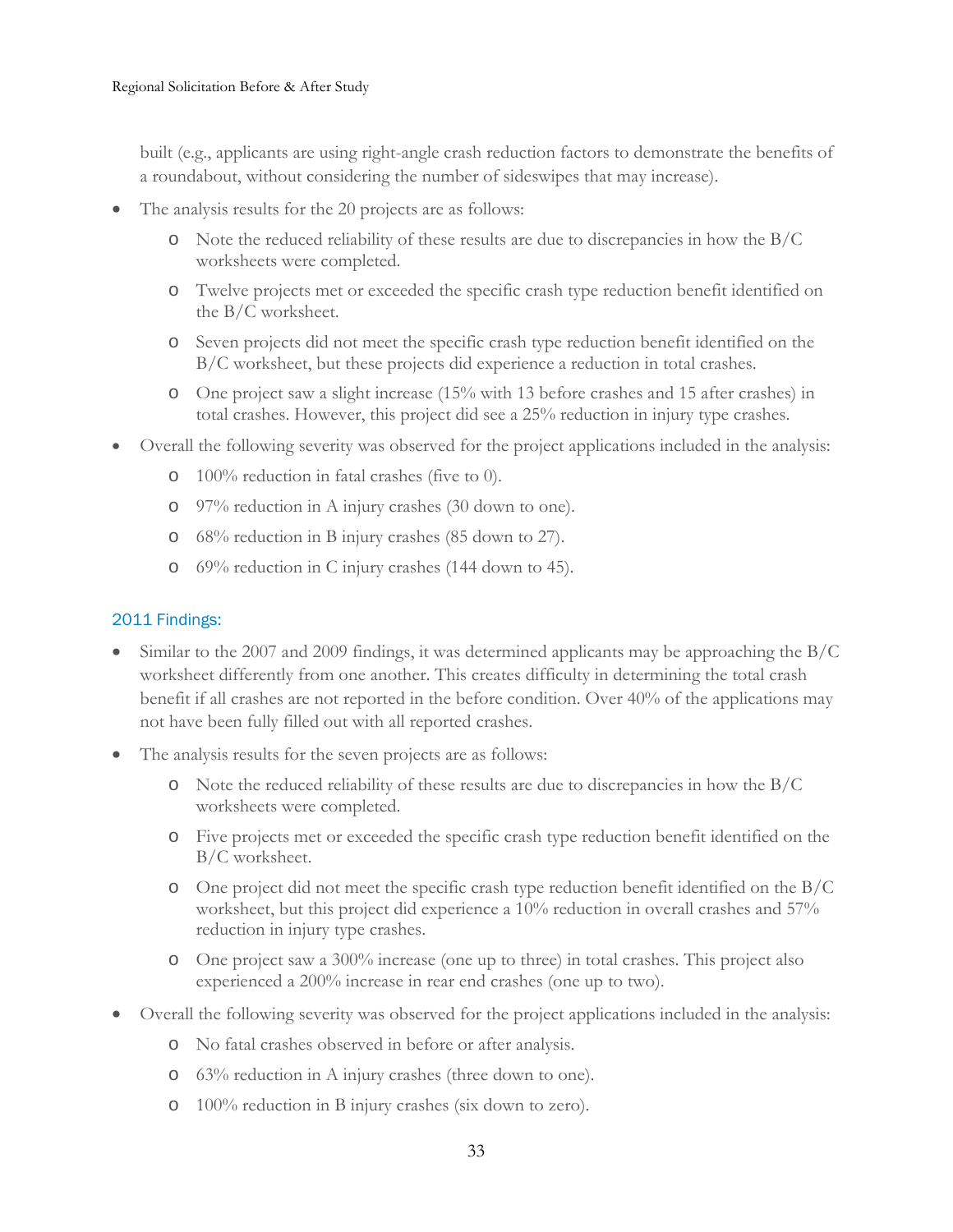o 83% reduction in C injury crashes (23 down to four).

### Recommendations:

- Additional training or directions on how to fill out the HSIP form should be provided for the next solicitation.
- Further evaluation of the FHWA Crash Modification Factors should be conducted to determine if other resources are available. At a minimum, MnDOT staff should reduce the number of reduction factors being used for consistency.

# <span id="page-33-0"></span>Performance Measure #8: HSIP Congestion Benefits

# Performance Measure Objective:

• Determine if congestion benefits due to the project have been achieved by evaluating the speed data under no build and build conditions

### Number of Projects Evaluated:

• A total of 10 HSIP projects have been funded and programmed through the 2011 HSIP solicitation. Three of the HSIP projects were evaluated as part of this performance measure.

# Methodology Notes:

- A before & after speed analysis was conducted using StreetLight GPS data.
- The analysis used data from 2014 to obtain before speeds and data from 2018 to obtain after speeds for the projects.

### Findings:

- The analysis results for the three roadway projects are as follows:
	- o One of the projects experienced a reduction in speeds during the p.m. peak hour. The average speed reduction was one mile per hour.
	- o Two of the projects experienced an increase in speeds during the p.m. peak hour. The average speed increase ranged from two to six miles per hour.
- The low number of projects did not provide enough information for conclusive results to demonstrate a benefit. In addition, it is important to note that the HSIP solicitation focuses on safety improvements not mobility.

# Recommendations:

• HSIP projects are selected for funding to address a safety problem. Most of the funded projects are focused on the safety at specific intersections. For example, the installation of overhead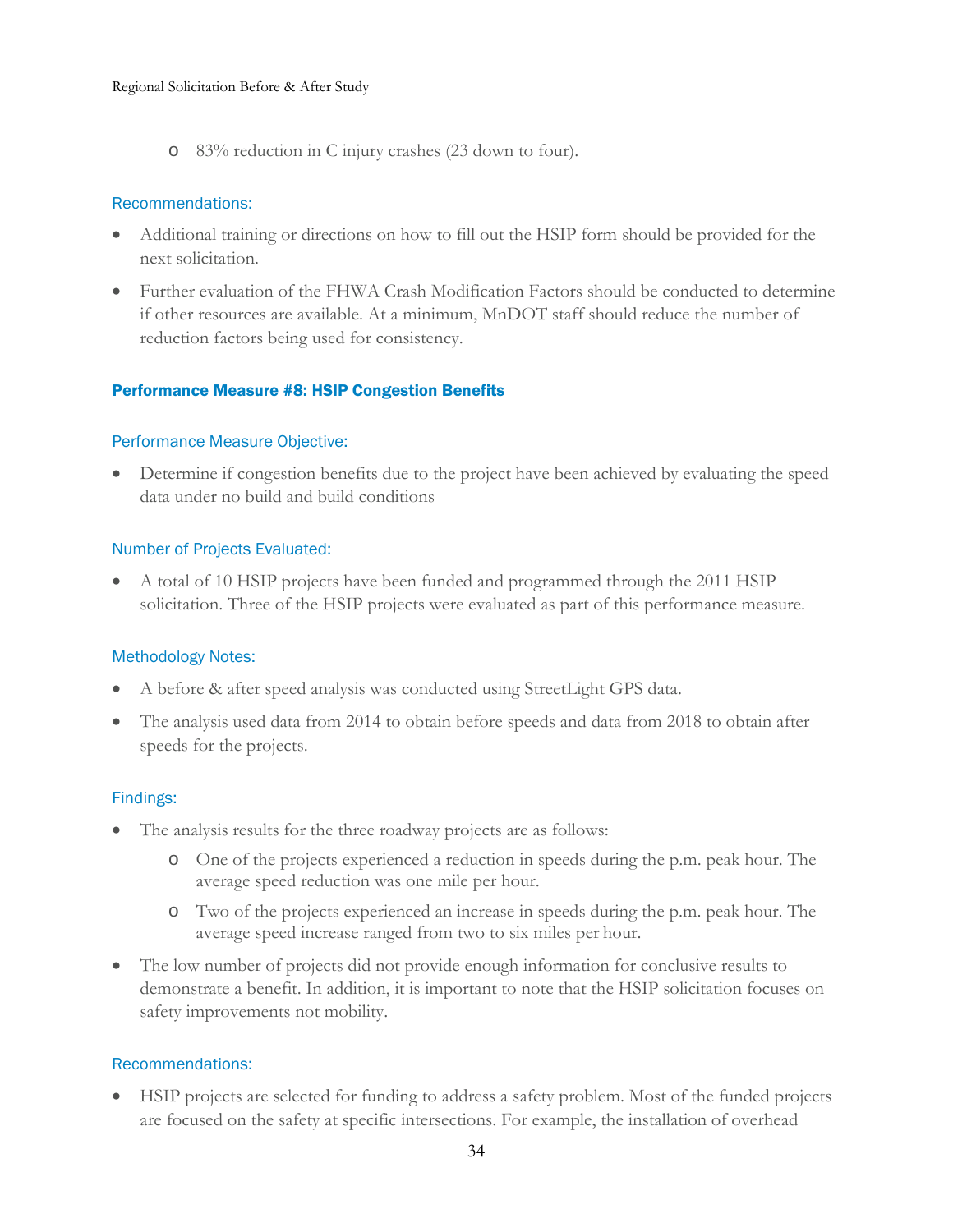<span id="page-34-4"></span><span id="page-34-3"></span><span id="page-34-2"></span><span id="page-34-1"></span><span id="page-34-0"></span>signal indications at nine intersections may not result in an increase of speeds during the peak hours as the data considers the slowing down and stopping at closely spaced intersections. Therefore, the HSIP application should continue to focus on safety benefits and this measure should not be evaluated for after speed conditions.